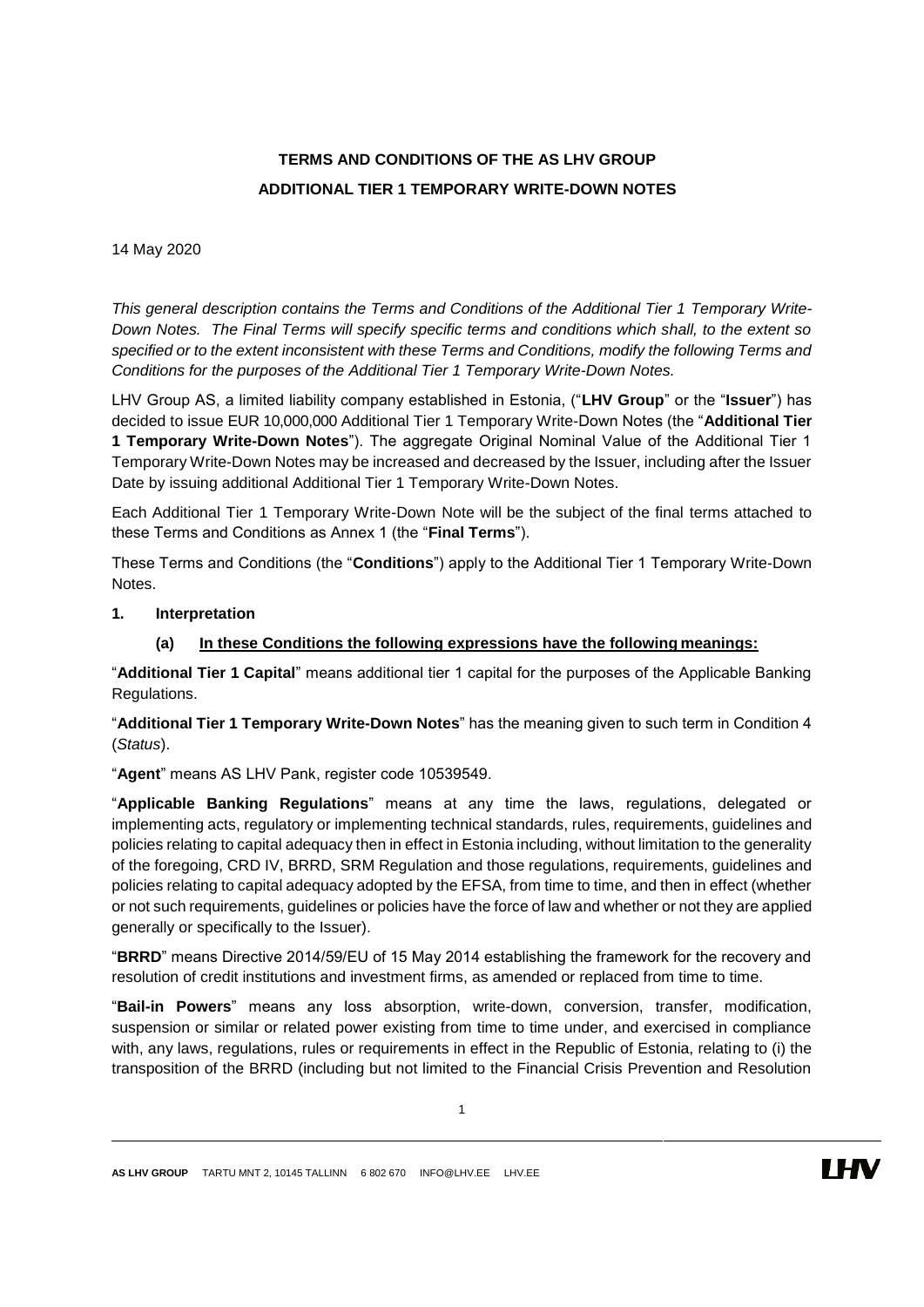Act (*finantskriisi ennetamise ja lahendamise seadus)* as amended or replaced from time to time and (ii) the instruments, rules and standards created thereunder, pursuant to which any obligation of the Issuer (or any affiliate of the Issuer) can be reduced, cancelled, modified, or converted into shares, other securities or other obligations of the Issuer or any other person (or suspended for a temporary period).

"**BRRD**" means the Directive 2014/59/EU of the European Parliament and of the Council of 15 May 2014 establishing the framework for the recovery and resolution of credit institutions and investment firms, as the same may be amended or replaced from time to time.

"**Business Day**" means a day on which commercial banks settle payments in Tallinn and which is a settlement day of the Register and a TARGET Settlement Day.

"**Capital Event**" means the determination by the Issuer, after consultation with the EFSA, that the Outstanding Nominal Value of the Additional Tier 1 Temporary Write-Down Notes ceases or would be likely to cease to be included in whole, or in any part, or count in whole or in any part towards the Tier 1 Capital of the Issuer and/or the Issuer's Group due to a change in the Applicable Banking Regulations that was not reasonably foreseeable at the time of the issuance of the Additional Tier 1 Temporary Write-Down Notes (other than by reason of a full or partial exclusion of the Outstanding Nominal Value of the Additional Tier 1 Temporary Write-Down Notes arising (i) as a result of a Write Down and/or (ii) by reason of any applicable limit on the amount of such capital under the Applicable Banking Regulations from time to time).

"**CDR**" means Regulation (EU) 241/2014 of 7 January 2014 supplementing Regulation (EU) No. 575/2013 of the European Parliament and of the Council with regard to regulatory technical standards for Own Funds requirements for institutions (Capital Delegated Regulation), as amended or replaced from time to time.

"**CET1 Capital**" means in respect of the Issuer's Group, at any time, the sum, expressed in the euro, of all amounts that constitute common equity tier 1 capital of the Issuer's Group as at such date, less any deductions from common equity tier 1 capital required to be made as at such date, in each case as calculated by the Issuer in accordance with the Applicable Banking Regulations applicable to the Issuer on a consolidated basis, at such time (which calculation shall be binding on the Holders). For the purposes of this definition, the term "common equity tier 1 capital" shall have the meaning assigned to such term in the Applicable Banking Regulations then applicable to the Issuer.

"**CET1 Ratio**" means, at any time, the ratio of CET1 Capital of the Issuer's Group, as at such date to the Risk Weighted Assets of the Issuer's Group, as at the same date, expressed as a percentage and, for the avoidance of doubt, on the basis that all measures used in such calculation shall be calculated applying the transitional provisions set out in Part Ten of CRR and applied in accordance with the Applicable Banking Regulations then applicable to the Issuer.

"**Conditions to Redemption**" means the conditions to redemption set out in Condition [6\(e\)](#page-11-0) (*Redemption and Purchase – Conditions to Redemption*) or as otherwise specified in the relevant Final Terms.

"**CRD IV**" means the legislative package consisting of the CRD IV Directive, the CRR and any CRD IV Implementing Measures.

"**CRD IV Directive**" means Directive 2013/36/EU of 26 June 2013 on access to the activity of credit institutions and the prudential supervision of credit institutions and investment firms of the European Parliament and of the Council, as amended or replaced from time to time.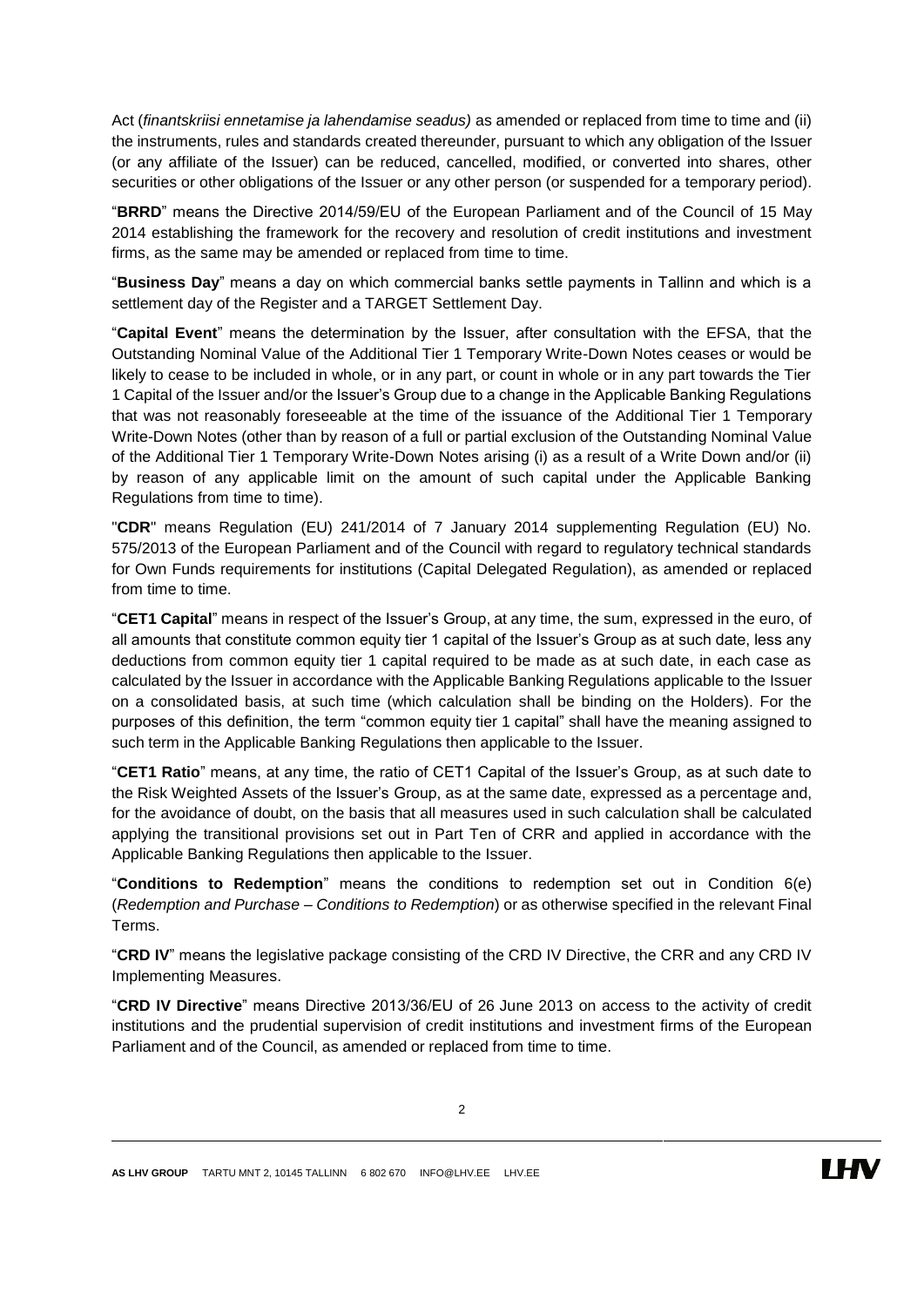"**CRD IV Implementing Measures**" means any regulatory capital rules or regulations, or other requirements, which are applicable to the Issuer and/or the Issuer's Group and which prescribe (alone or in conjunction with any other rules or regulations) the requirements to be fulfilled by financial instruments for their inclusion in the regulatory capital of the Issuer, the Issuer's Group (as the case may be) to the extent required by the CRD IV Directive or the CRR, including for the avoidance of doubt any regulatory technical standards released by the European Banking Authority (or any successor or replacement thereof).

"**CRR**" means Regulation (EU) 575/2013 of 26 June 2013 on prudential requirements for credit institutions and investment firms of the European Parliament and of the Council, as the same may be amended or replaced from time to time.

"**Distributable Items**" means the amount of the profits at the end of the latest financial year plus any profits brought forward and reserves available for that purpose before distributions to holders of own funds instruments minus any losses brought forward, profits which are non-distributable pursuant to provisions in legislation or the Issuer's articles of association and sums placed to non-distributable reserves in accordance with Estonian law or the articles of association of the Issuer, those losses and reserves being determined on the basis of the individual accounts of the Issuer and not on the basis of the sub-consolidated accounts, or, at any time, the meaning assigned to such term in CRR as interpreted and applied in accordance with the Applicable Banking Regulations then applicable to the Issuer and/or the Issuer's Group.

"**EFSA**" means the Estonian Financial Supervisory Authority (*Finansinspektsioon*) and any successor or replacement thereto or any other authority having primary responsibility for the prudential oversight and supervision of the Issuer.

"**Estonian Commercial Code**" means the Commercial Code (*äriseadustik*) of the Republic of Estonia.

"**Estonian Credit Institutions Act**" means the Credit Institutions Act (*krediidiasutuste seadus*) of the Republic of Estonia.

"**Estonian Insolvency Act**" means the Insolvency Act (*pankrotiseadus*) of the Republic of Estonia.

"**First Interest Payment Date**" means the date specified in the Final Terms.

"**Interest Commencement Date**" means the Issue Date of the Additional Tier 1 Temporary Write-Down Notes (as specified in the Final Terms).

"**Interest Payment Date**" means the First Interest Payment Date and any date or dates specified as such in the Final Terms (each such date a "Specified Interest Payment Date").

"**Issue Date**" has the meaning specified in the relevant Final Terms.

"**Issuer's Group**" means the Issuer and its subsidiaries.

"**Junior Securities**" means the share capital and any obligation of the Issuer ranking or, expressed to rank, junior to the Additional Tier 1 Temporary Write-Down Notes in a voluntary or involuntary liquidation (*likvideerimine*) or bankruptcy (*pankrot*) of the Issuer.

"**Loss Absorbing Instrument**" means at any time any instrument (other than the Additional Tier 1 Temporary Write-Down Notes) issued directly or indirectly by the Issuer which at such time (a) qualifies as Additional Tier 1 Capital of the Issuer's Group and (b) which is subject to utilisation and conversion or utilisation and write down (as applicable) of the outstanding nominal value thereof (in accordance with its terms or otherwise) on the occurrence, or as a result, of the CET1 Ratio of the Issuer's Group falling below a specified level.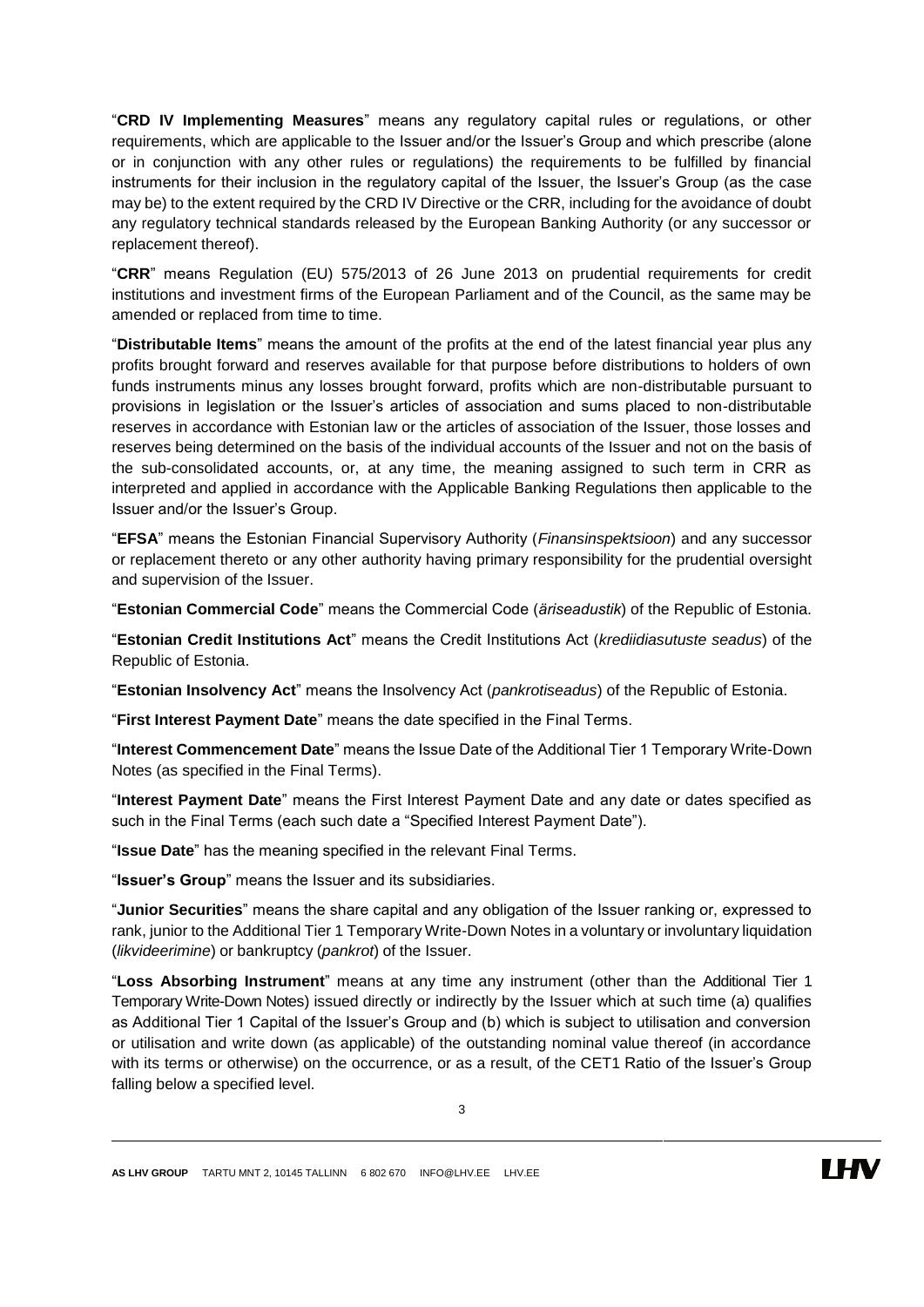"**Maximum Distributable Amount**" means any maximum distributable amount *(maksimaalse väljamakse summa)* relating to the Issuer required to be calculated in accordance with Article 141 of the CRD IV Directive as transposed or implemented into Estonian law (notably by a Regulation of the President of the Bank of Estonia No 13 of 9 July 2014 "Procedure for Calculation of Maximum Distributable Amount of Equity") and in accordance with the Applicable Banking Regulations.

"**Maximum Reinstatement Amount**" means, in respect of any Reinstatement, the Net Profit of the Issuer multiplied by the sum of the aggregate Original Nominal Value of the Additional Tier 1 Temporary Write-Down Note and the aggregate initial principal value of all Written Down Additional Tier 1 Instruments of the Issuer, and divided by the total Tier 1 Capital of the Issuer's Group as at the date of the relevant Reinstatement, or any higher amount permissible pursuant to Applicable Banking Regulations in force on the date of the relevant Reinstatement.

"**Net Profit**" means, the consolidated net profit of the Issuer's Group and shall be the most recent profits calculated on a statutory basis after the relevant body has taken a formal decision confirming such final profits of the Issuer's Group, as applicable.

"**Parity Securities**" means any (i) subordinated and undated debt instruments or securities of the Issuer which are recognized as "*täiendavad esimese taseme omavahenditesse kuuluvad instrumendid*" or "Additional Tier 1 Capital" of the Issuer, from time to time by the EFSA and (ii) any securities or other obligations of the Issuer which rank, or are expressed to rank, on a voluntary or involuntary liquidation (*likvideerimine*) or bankruptcy (*pankrot*) of the Issuer, *pari passu* with the Additional Tier 1 Temporary Write-Down Notes.

a "**person**" includes any individual, company, corporation, firm, partnership, joint venture, undertaking, association, organisation, trust, state or agency of a state (in each case whether or not being a separate legal entity) or other legal entity.

"**Rate of Interest**" means the rate (expressed as a percentage per annum) of interest payable in respect of the Additional Tier 1 Temporary Write-Down Notes specified in the Final Terms.

"**Reference Date**" means the accounting date as at which the applicable Relevant Profits were determined.

"**Reinstatement Amount**" means the amount, subject to the Maximum Reinstatement Amount, by which the Outstanding Nominal Value of each Additional Tier 1 Temporary Write-Down Note in effect prior to the relevant Reinstatement, is to be reinstated and written up on the Reinstatement Effective Date on the balance sheet of the Issuer on such date, as specified in the Reinstatement Notice.

"**Reinstatement Effective Date**" means the date on which the Outstanding Nominal Value of each Additional Tier 1 Temporary Write-Down Note is reinstated and written up on the balance sheet of the Issuer (in whole or in part), as specified in the relevant Reinstatement Notice.

"**Reinstatement Procedure**" means the procedures set out in Condition 7(b)(ii).

"**Reinstatement Notice**" means the notice to be delivered by the Issuer to the Holders in accordance with Condition [12](#page-17-0) specifying the Reinstatement Amount and the Reinstatement Effective Date.

"**Register**" means a securities register operated by Nasdaq CSD SE Estonian Branch.

"**Relevant Amounts**" means the Outstanding Nominal Value of the Notes, together with any accrued but unpaid interest and additional amounts due on the Notes.

"**Relevant Distributions**" means the sum of: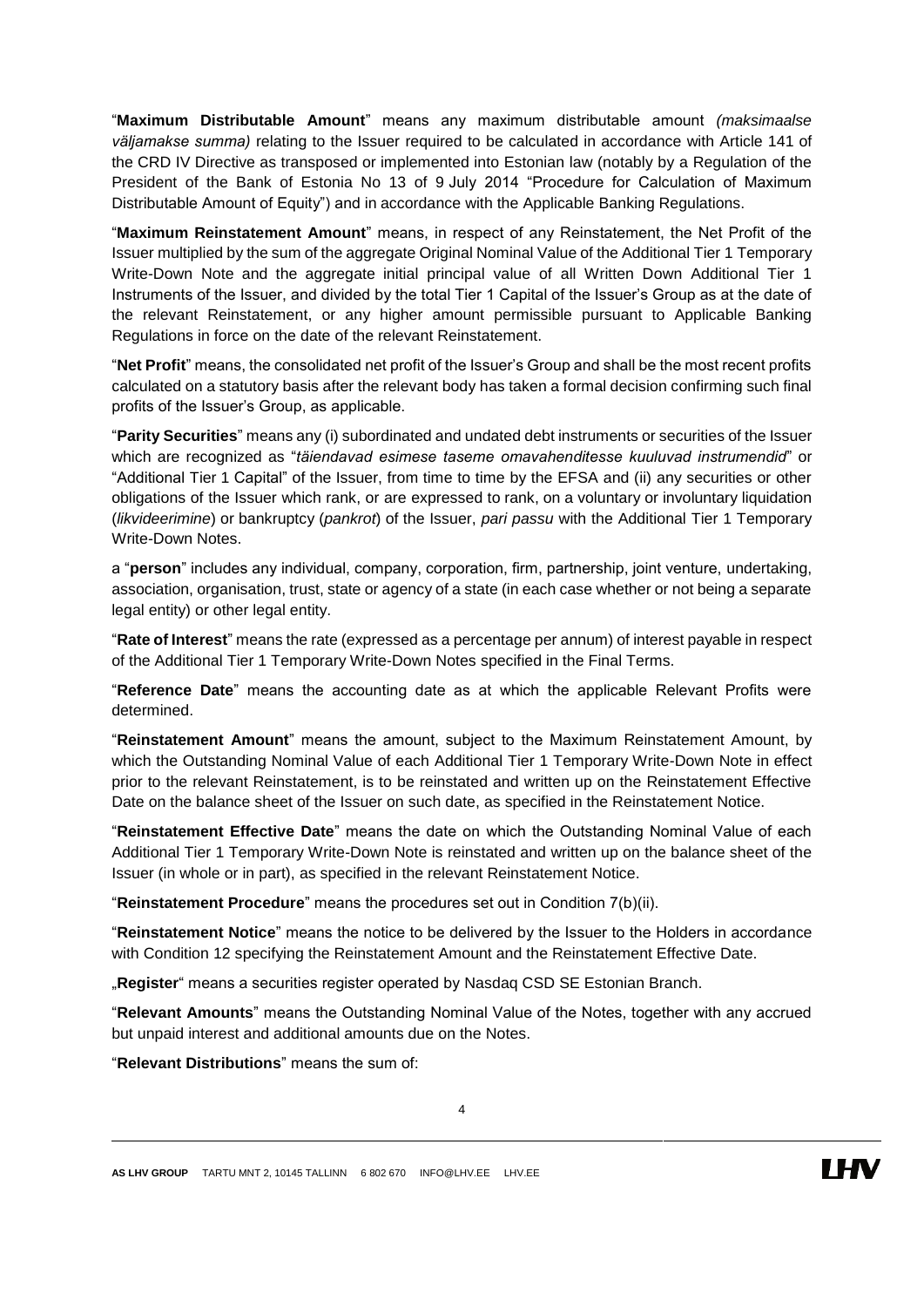(a) any distributions on the Additional Tier 1 Temporary Write-Down Notes made or scheduled to be made by the Issuer in the then current financial year of the Issuer; and

(b) any distributions made or scheduled to be made by the Issuer on other Common Equity Tier 1 instruments or Additional Tier 1 instruments in the then curent financial year of the Issuer.

"**Relevant Capital**" means Tier 1 Capital.

"**Relevant Profits**" means the Net Profits of the Issuer's Group.

"**Relevant Resolution Authority**" means the resolution authority with the ability to exercise any Bail-in Powers in relation to the Issuer and/or the Issuer's Group.

"**Risk Weighted Assets**" means, at any time, the aggregate amount, expressed in the euro, of the risk weighted assets of the Issuer's Group, as at such date, as calculated on a consolidated basis in respect of the Issuer's Group in accordance with the Applicable Banking Regulations applicable to the Issuer, on such date (which calculation shall be binding on the Holders). For the purposes of this definition, the term "risk weighted assets" means the risk weighted assets or total risk exposure amount, as calculated in accordance with the Applicable Banking Regulations applicable to the Issuer's Group.

"**Original Nominal Value**" means, in respect of an Additional Tier 1 Temporary Write-Down Note, the Nominal Value of the Additional Tier 1 Temporary Write-Down Note as issued on the Issue Date.

"**Outstanding Nominal Value**" means, in respect of an Additional Tier 1 Temporary Write-Down Note, the Original Nominal Value as reduced from time to time by any partial redemption or repurchase from time to time.

"**SRM Regulation**" means Regulation (EU) 806/2014 of 15 July 2014, establishing uniform rules and a uniform procedure for the resolution of credit institutions and certain investment firms in the framework of a Single Resolution Mechanism and a Single Resolution Fund, as amended or replaced from time to time.

"**Subordinated Indebtedness**" means any obligation of the Issuer whether or not having a fixed maturity, which by its terms is, or is expressed to be, subordinated in the event of liquidation (*likvideerimine)* or bankruptcy (*pankrot*) of the Issuer to the claims of depositors and all other unsubordinated creditors of the Issuer.

"**Subsidiary**" has the meaning provided in the Estonian Commercial Code.

"**TARGET2**" means the Trans-European Automated Real-Time Gross Settlement Express Transfer payment system which utilizes a single shared platform, and which was launched on 19 November 2007.

"**TARGET Settlement Day**" means any day on which TARGET2 is open for the settlement of payments in euro.

### "**Tax Event**" means:

(i) any amendment to, or clarification of, or change in, the laws or treaties (or any regulations thereunder) of the Taxing Jurisdiction affecting taxation;

(ii) any governmental action in the Taxing Jurisdiction affecting taxation; or

(iii) any amendment to, clarification of, or change in, the official position or the interpretation of such law, treaty (or regulations thereunder) or governmental action or any decision or pronouncement that provides for a position with respect to such law, treaty (or regulations thereunder) or governmental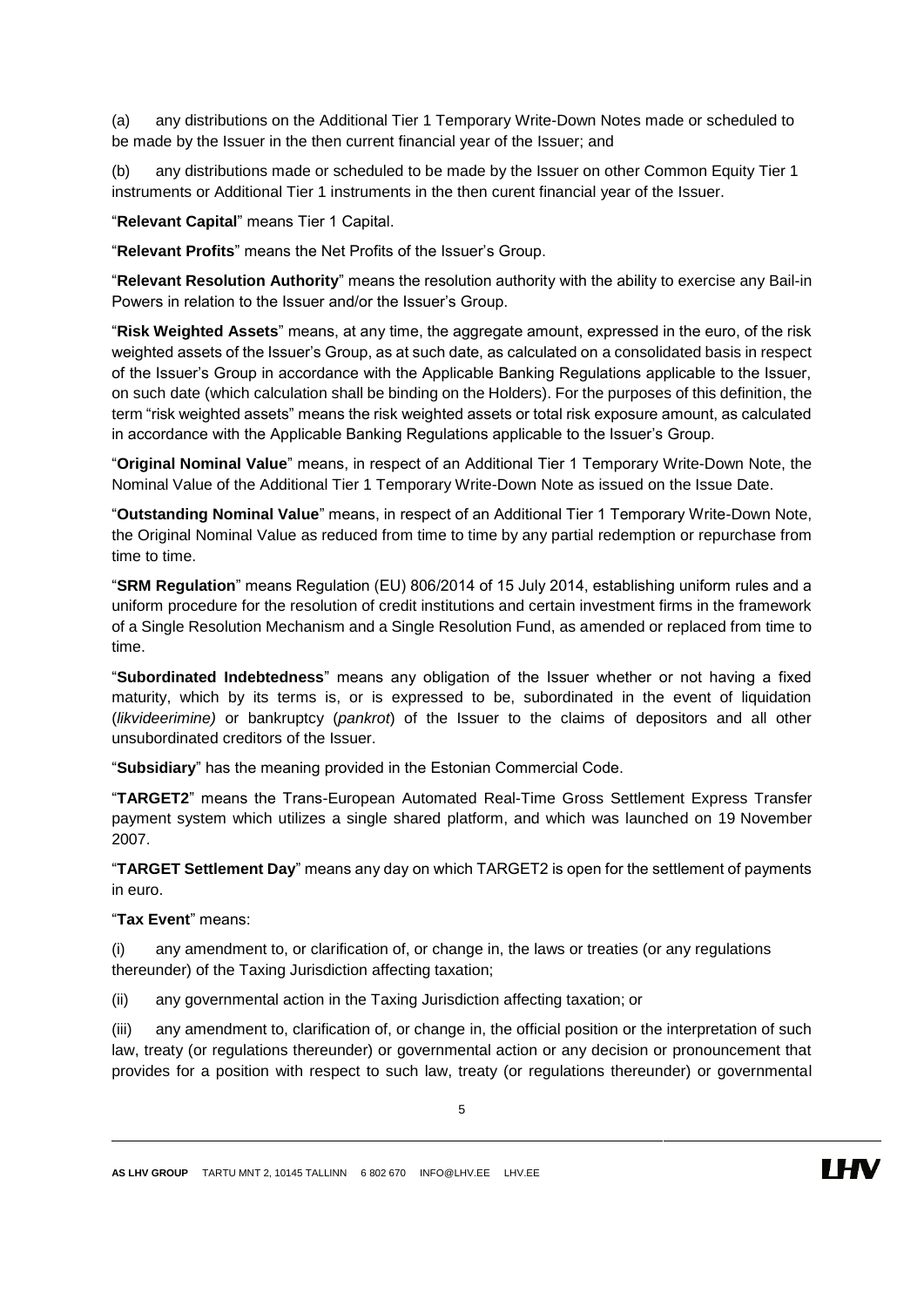action that differs from the theretofore generally accepted position, in each case, by any legislative body, court, governmental authority or regulatory body in the Taxing Jurisdiction, irrespective of the manner in which such amendment, change, action, pronouncement, interpretation or decision is made known,

which amendment or change is effective or such governmental action, pronouncement or decision is announced, on or after the Issue Date of the Additional Tier 1 Temporary Write-Down Notes, and under or due to which:

(A) the Issuer is, or will be, subject to additional taxes, duties or other governmental charges with respect to the Additional Tier 1 Temporary Write-Down Notes or is not, or will not be, entitled to claim a deduction in respect of payments in respect of the Additional Tier 1 Temporary Write-Down Notes in computing its taxation liabilities (or the value of such deduction would be materially reduced);

(B) the treatment of any of the Issuer's items of income or expense with respect to the Additional Tier 1 Temporary Write-Down Notes as reflected on the tax returns (including estimated returns) filed (or to be filed) by the Issuer will not be respected by a taxing authority, which subjects the Issuer to additional taxes, duties or other governmental charges; or

(C) on the occasion of the next payment due under the Additional Tier 1 Temporary Write-Down Notes, the Issuer has or will become obliged to pay additional amounts as provided or referred to in Condition [8](#page-15-0) *(Taxation)*.

"**Taxing Jurisdiction**" means the Republic of Estonia or any political subdivision thereof or any authority or agency therein or thereof having power to tax or any other jurisdiction or any political subdivision thereof or any authority or agency therein or thereof, having power to tax in which the Issuer is treated as having a permanent establishment, under the income tax laws of such jurisdiction.

"**Tier 1 Capital**" means tier 1 capital for the purposes of the Applicable Banking Regulations.

"**Tier 2 Capital**" means tier 2 capital for the purposes of the Applicable Banking Regulations.

a "**Trigger Event**" shall occur if at any time the Issuer, EFSA or any agent appointed for such purpose by the EFSA has determined that the CET1 Ratio of the Issuer's Group on a consolidated basis is less than the Trigger Level.

"**Trigger Level**" has the meaning given in the relevant Final Terms.

"**Write Down**" means the write down of the Outstanding Nominal Value of each Additional Tier 1 Temporary Write-Down Note (in whole or in part, as applicable) by writing down such Outstanding Nominal Value (in whole or in part, as applicable) in accordance with the Write Down Procedure.

"**Write Down Amount**" means the amount by which the Outstanding Nominal Value of each Additional Tier 1 Temporary Write-Down Note is to be written down on the Write Down Effective Date, which shall be:

(i) the amount (together with the write down on a *pro rata* basis of the other Additional Tier 1 Temporary Write-Down Notes and any utilization and conversion or utilization and write down (to the extent possible) of other Loss Absorbing Instruments to be written down or converted concurrently (or substantially concurrently)) that would be sufficient to restore the CET1 Ratio of the Issuer's Group to at least the Trigger Level; or

(ii) if that write down (together with the write down on a *pro rata* basis of the other Additional Tier 1 Temporary Write-Down Notes and any utilization and conversion or utilization and write down (to the extent possible) of any other Loss Absorbing Instruments to be written down or converted concurrently (or substantially concurrently)) would be insufficient to restore the CET1 Ratio to the Trigger Level, or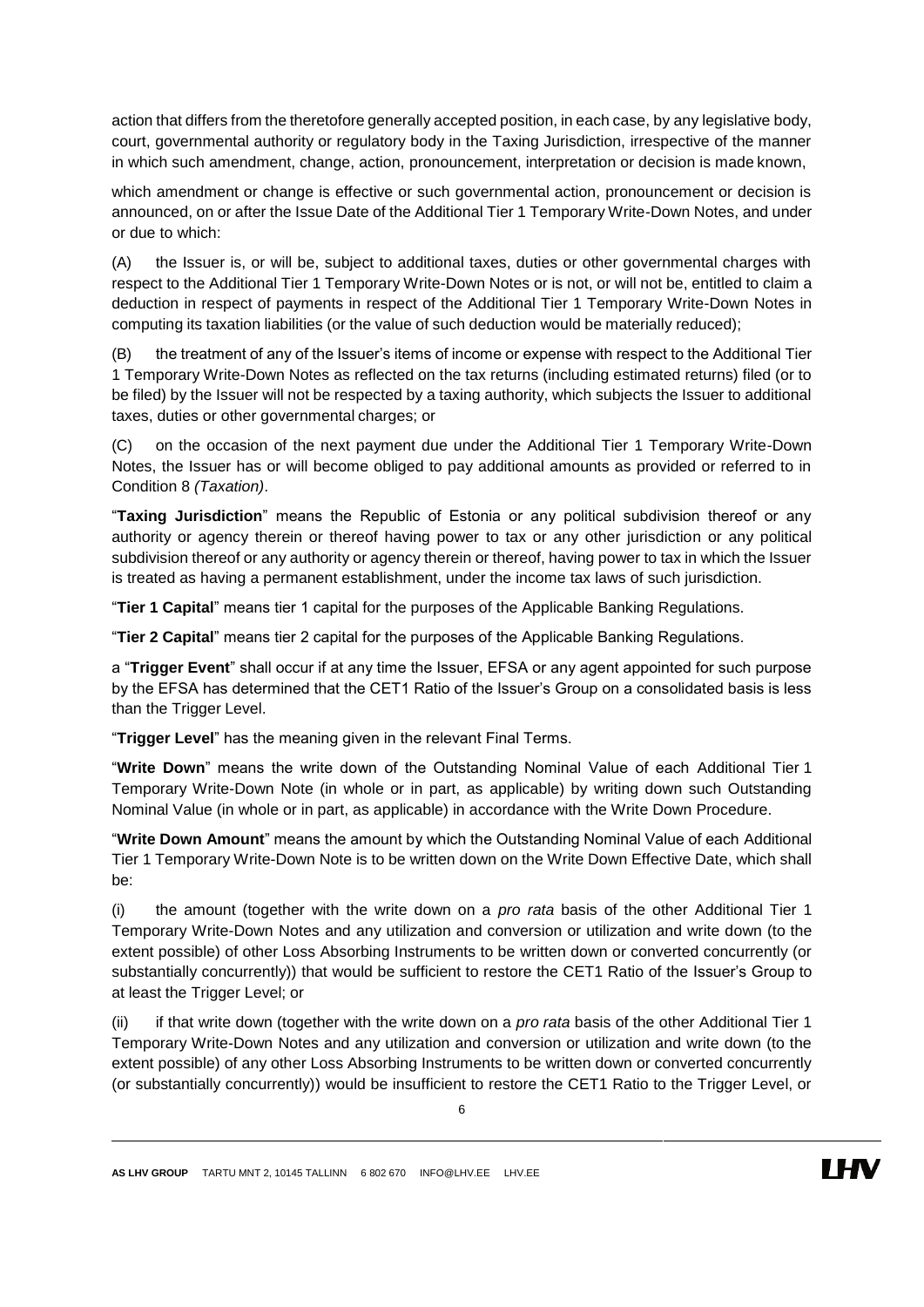the CET1 Ratio is not capable of being so restored, the amount necessary to reduce the Outstanding Nominal Value of such Additional Tier 1 Temporary Write-Down Note to one euro cent.

provided, however, with respect to each Loss Absorbing Instrument (if any) such pro-rata write down or conversion shall only be taken into account to the extent required to restore the CET1 Ratio of the Issuer's Group to the lower of (a) such Loss Absorbing Instrument's trigger level, or where there is more than one such trigger level, the highest of such trigger levels as has been triggered thereon and (b) the Trigger Level in respect of which the Trigger Event has occurred and provided further, however, that to the extent the write down, or, as the case may be, conversion of the nominal value of any Loss Absorbing Instrument is not, or by the relevant Write Down Effective Date will not be, effective for any reason, the ineffectiveness of any such write down or, as the case may be, conversion shall not prejudice the requirement to effect a write down of each Additional Tier 1 Temporary Write-Down Note under this Condition and the amount of any future potential write down or conversion (as the case may be) of such Loss Absorbing Instrument shall not be taken into account in determining, and so shall not reduce, the amount of the write down of the Outstanding Nominal Value of each Additional Tier 1 Temporary Write-Down Note.

"**Write Down Effective Date**" means the date on which the Write Down shall take place, or has taken place, as applicable.

"**Write Down Notice**" means the notice to be delivered by the Issuer to the Holders in accordance with Condition [12](#page-17-0) specifying (i) that a Trigger Event has occurred and (ii) the Write Down Effective Date or expected Write Down Effective Date.

"**Write Down Procedure**" means the procedures set out in Condition [7\(](#page-12-0)a[\)\(ii\).](#page-13-0)

"**Written Down Additional Tier 1 Instrument**" means a Loss Absorbing Instrument (other than these Additional Tier 1 Temporary Write-Down Notes) issued directly or indirectly by the Issuer and qualifying as Additional Tier 1 Capital of the Issuer's Group that, immediately prior to any Reinstatement, has a prevailing nominal value which is less than its original nominal value due to a write down and that has terms permitting a principal write up to occur on a basis similar to that set out in Condition [7\(](#page-12-0)b) in the circumstances existing on the relevant Reinstatement Effective Date.

## **(b) In these Conditions:**

(i) any reference to principal or nominal shall be deemed to include the redemption amount, any additional amounts in respect of principal which may be payable under Condition [8](#page-15-0) (*Taxation*), any premium payable in respect of an Additional Tier 1 Temporary Write-Down Note and any other amount in the nature of principal payable pursuant to these Conditions;

(ii) references to any act or statute or any provision of any act or statute shall be deemed also to refer to any statutory modification or re-enactment thereof or any statutory instrument, order or regulation made thereunder or under such modification orre-enactment.

## **2. Form and Denomination**

## **(a)** *Form*

Additional Tier 1 Temporary Write-Down Notes are issued in intangible form. The Additional Tier 1 Temporary Write-Down Notes are not numbered.

## **(b)** *Registration*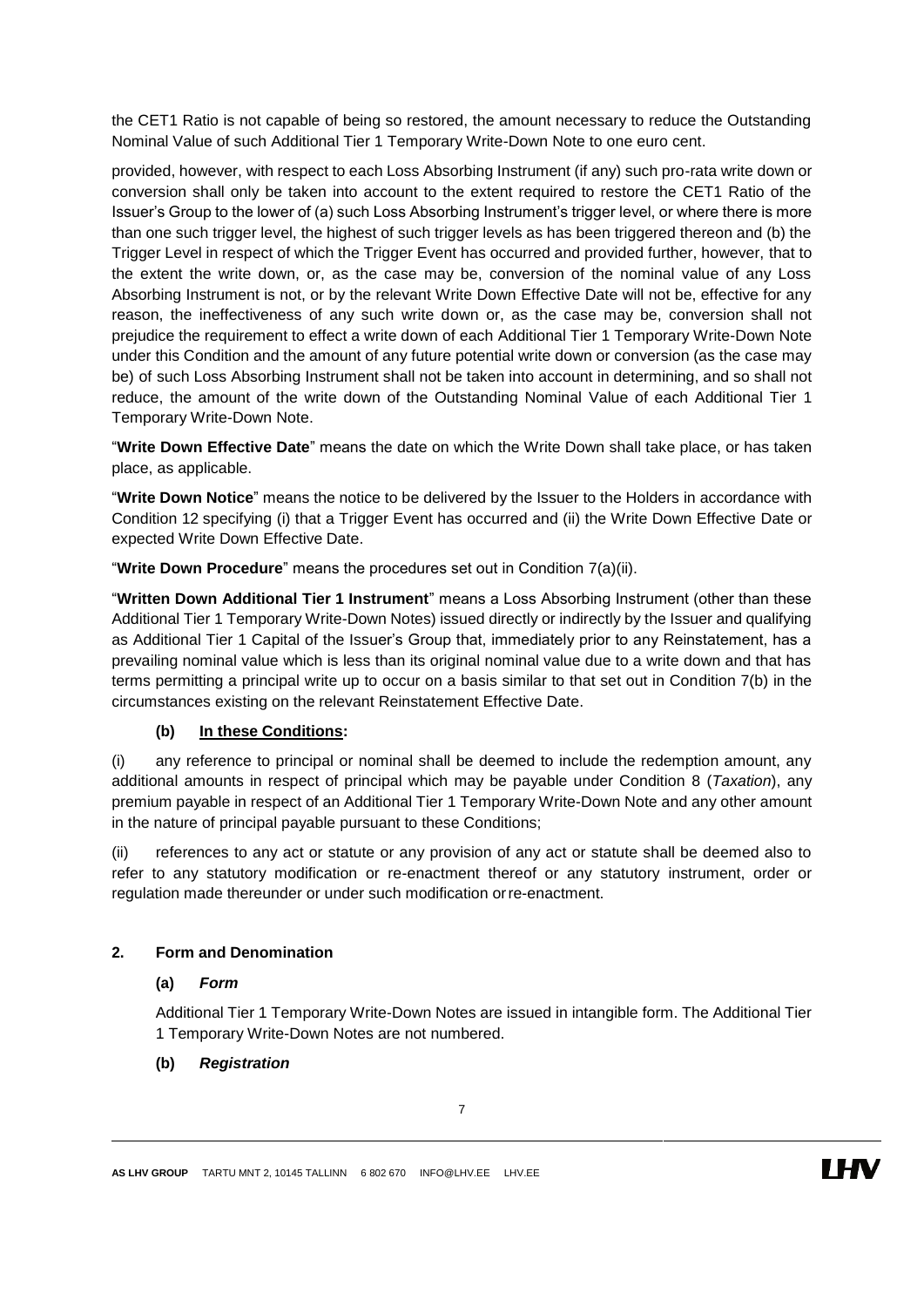The Additional Tier 1 Temporary Write-Down Notes are registered in the Register and assigned an ISIN code. The Additional Tier 1 Temporary Write-Down Notes may be subscribed for only by such persons that have a securities account with the Register.

## **(c)** *Denomination*

Additional Tier 1 Temporary Write-Down Notes will be issued in such denomination as specified in the Final Terms.

## **(d)** *Currency of the Additional Tier 1 Temporary Write-Down Notes*

The Additional Tier 1 Temporary Write-Down Notes are issued in euro.

## **3. Title, Transfer and Delivery**

## **(a)** *Title of Additional Tier 1 Temporary Write-Down Notes*

Title to the Additional Tier 1 Temporary Write-Down Notes passes by registration of change of ownership in the Register. References herein to the "**Noteholders**" or "**Holders**" of Additional Tier 1 Temporary Write-Down Notes signify the persons in whose names such Additional Tier 1 Temporary Write-Down Notes are so registered.

## **(b)** *Transfer of Additional Tier 1 Temporary Write-Down Notes and Transfer Limitation*

The Notes can be transferred from one securities account to another by the registrar of the Register by way of debiting the first securities account and crediting the other securities account in the amount of the corresponding number of securities. Ownership of a Note is deemed to have changed in respect of the Issuer as from the moment a relevant entry is made in the Register, i.e. when a Note is transferred to the securities account of the respective Noteholder.

### **(c)** *Delivery*

The Agent, pursuant to an agreement with the Issuer, organises the registration of the Notes in the Register and their deletion from the Register upon their redemption. Only persons who have securities accounts (whether directly of via a nominee structure) with the Register can subscribe for or purchase the Notes.

## **4. Status**

### *Ranking*

The Additional Tier 1 Temporary Write-Down Notes issued pursuant to these Conditions (the "**Additional Tier 1 Temporary Write-Down Notes**") constitute and will constitute unsecured, subordinated obligations of the Issuer.

The Issuer expects the Additional Tier 1 Temporary Write-Down Notes to be instruments of the Issuer qualifying as Additional Tier 1 Capital instruments.

In the event of the voluntary or involuntary liquidation (*likvideerimine*) or bankruptcy (*pankrot*) of the Issuer, the rights and claims (if any) of the Holders of any Additional Tier 1 Temporary Write-Down Notes to payments of the then Outstanding Nominal Value, as reduced by any relevant Write-Down Amount in respect of a Trigger Event which has occurred but in respect of which the Write Down Effective Date has not yet occurred, (if any) of the Additional Tier 1 Temporary Write-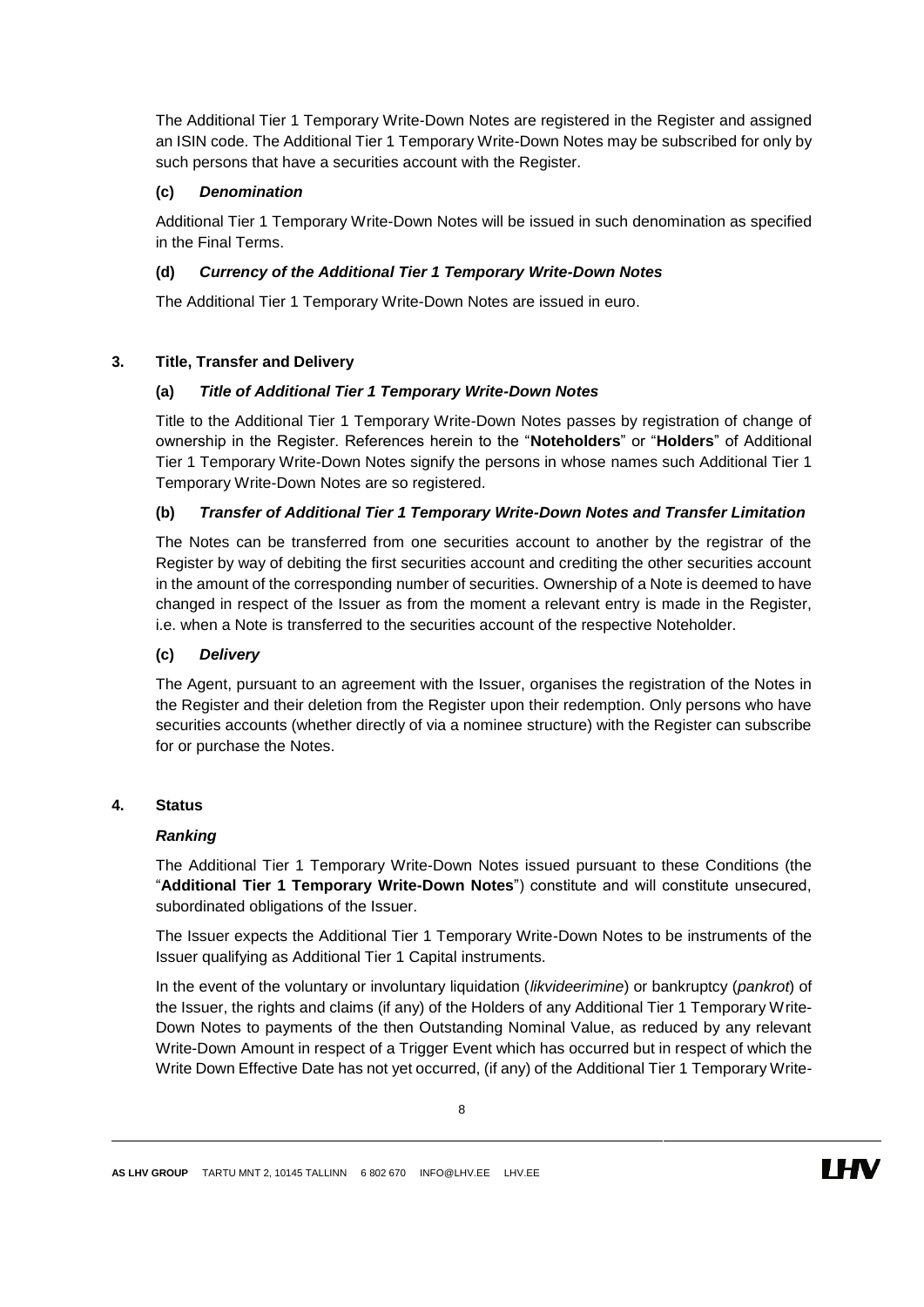Down Notes and any other amounts in respect of the Additional Tier 1 Temporary Write-Down Notes (including any accrued and uncancelled interest or damages awarded for breach of any obligations under these Conditions, if any are payable), will rank:

(i) *pari passu* without any preference among the Additional Tier 1 Temporary Write-Down Notes;

(ii) at least *pari passu* with payments to holders of present or future outstanding Parity Securities of the Issuer;

(iii) in priority to payments to holders of present or future outstanding Junior Securities (including shares) of the Issuer; and

(iv) junior in right of payment to the payment of any present or future claims of (a) depositors of theIssuer, (b) other unsubordinated creditors of the Issuer, and (c) subordinated creditors of the Issuer in respect of Subordinated Indebtedness (other than Parity Securities and Junior Securities) including, for the avoidance of doubt, Tier 2 Capital instruments.

#### *General*

No Holder of the Additional Tier 1 Temporary Write-Down Notes shall be entitled to exercise any right of set-off or counterclaim against amounts owed by the Issuer in respect of the Additional Tier 1 Temporary Write-Down Notes held by it.

No insolvency proceedings against the Issuer are required to be opened in relation to the obligations of the Issuer under the Additional Tier 1 Temporary Write-Down Notes. The Additional Tier 1 Temporary Write-Down Notes do not contribute to a determination that the liabilities of the Issuer exceed its assets; therefore the obligations of the Issuer under the Additional Tier 1 Temporary Write-Down Notes, if any, will not contribute to the determination of insolvency (*maksejõuetus*) of the Issuer in accordance with § 1(3) of the Estonian Insolvency Act.

#### <span id="page-8-0"></span>**5. Interest**

The Additional Tier 1 Temporary Write-Down Notes shall be interest bearing. The application of Condition [5\(1\)](#page-8-0) (*Interest—Fixed Rate*) shall be subject to Condition [5\(2\)](#page-8-0) (*Interest Cancellation*).

#### (1) *Interest — Fixed Rate*

The Additional Tier 1 Temporary Write-Down Notes shall bear interest on its Outstanding Nominal Value from and including their Issue Date (as specified in the Final Terms) to, but excluding, the date of any final redemption at the rate or rates *per annum* specified in the Final Terms. Such interest will be payable in arrear on each Interest Payment Date as is specified in the Final Terms and on the date of any final redemption.

The determination by the Agent of all rates of interest and amounts of interest for the purposes of this Condition 5 shall, in the absence of manifest error, be final and binding on all parties.

#### (2) *Interest Cancellation*

<span id="page-8-1"></span>The application of Condition [5\(1\)](#page-8-0) (*Interest—Fixed Rate*) shall be subject to this Condition [5\(2\).](#page-8-0)

#### (a) *Interest Payments Discretionary*

Interest on the Additional Tier 1 Temporary Write-Down Notes will be due and payable only at the sole discretion of the Issuer, and the Issuer shall have sole and absolute discretion at all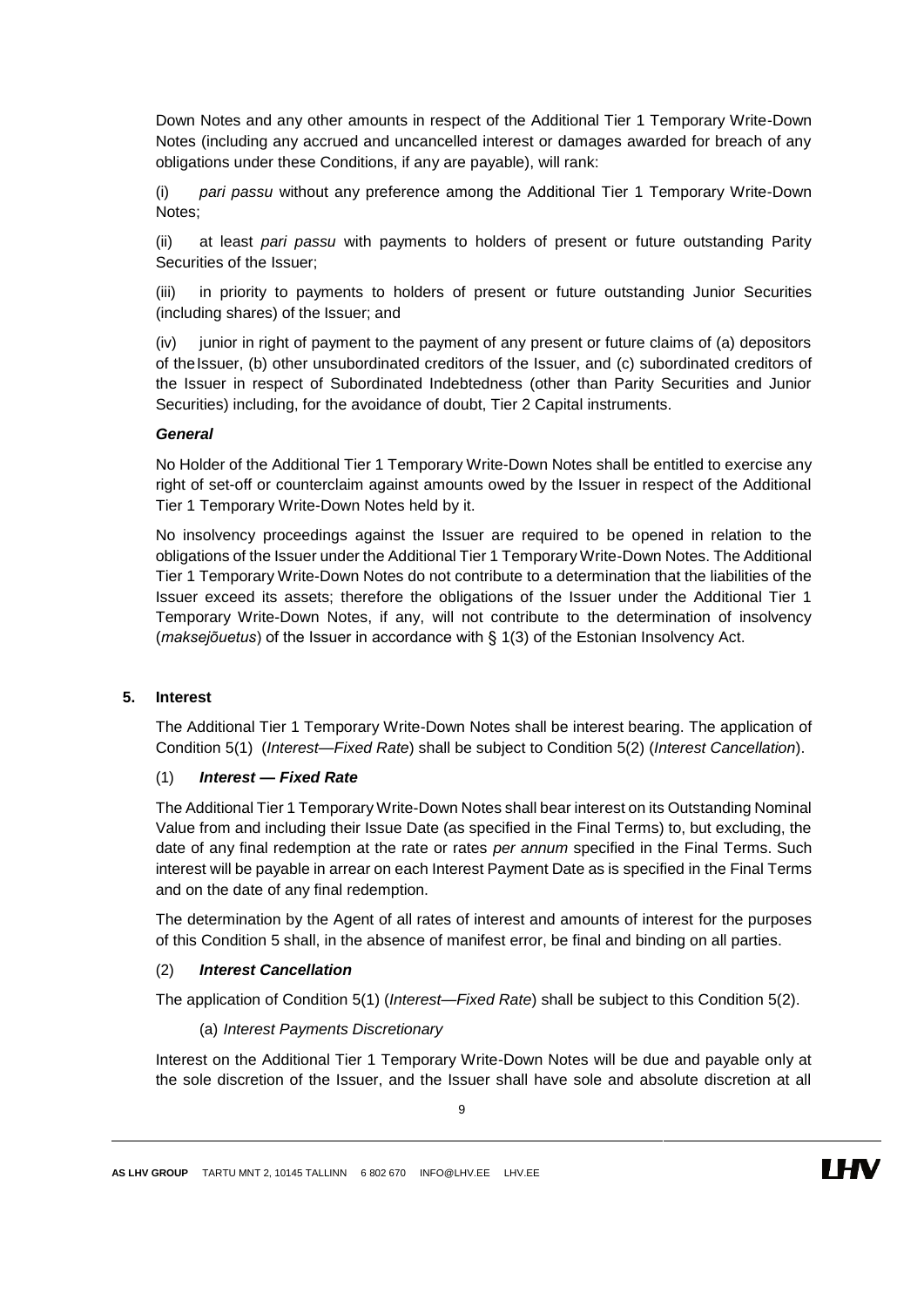times and for any reason to cancel (in whole or in part) any interest payment that would otherwise be payable on any Interest Payment Date. If the Issuer does not make an interest payment on the relevant Interest Payment Date (or if the Issuer elects to make a payment of a portion, but not all, of such interest payment), such non-payment shall evidence the Issuer's exercise of its discretion to cancel such interest payment (or the portion of such interest payment not paid), and accordingly such interest payment (or the portion thereof not paid) shall not be due and payable. Interest payments may be cancelled for an unlimited periood.

If the Issuer provides notice to cancel a portion, but not all, of an interest payment and the Issuer subsequently does not make a payment of the remaining portion of such interest payment on the relevant Interest Payment Date, such non-payment shall evidence the Issuer's exercise of its discretion to cancel such remaining portion of the interest payment, and accordingly such remaining portion of the interest payment shall also not be due and payable.

#### (b) *Restriction on Interest Payments*

<span id="page-9-0"></span>(i) Subject to the extent permitted in paragraph  $5(2)(b)(ii)$  $5(2)(b)(ii)$  $5(2)(b)(ii)$  below, the Issuer shall not make an interest payment on the Additional Tier 1 Temporary Write-Down Notes on any Interest Payment Date (and such interest payment shall therefore be deemed to have been cancelled and thus shall not be due and payable on such Interest Payment Date):

(a) if the amount of such interest payment otherwise due, when aggregated together with any further Relevant Distributions and other distributions of the kind referred to in § 86<sup>50</sup> of the Estonian Credit Institutions Act (implementing article 141(2) of the CRD IV Directive), plus any write-ups, where applicable, exceed (in aggregate) the amount of the Maximum Distributable Amount (whereas under the Applicable Banking Regulations the maximum Distributable Amount shall be calculated if the Issuer does not meet its combined capital buffer requirements); or

(b) such interest payment would cause, when aggregated together with other Relevant Distributions and any potential write-ups, the Distributable Items of the Issuer (as at such Interest Payment Date) to be exceeded; or

(c) the EFSA orders the Issuer to cancel the interest payment on the Additional Tier 1 Temporary Write-Down Notes (in whole or in part) scheduled to be paid; or

(d) if and to the extent that such payment would cause a breach of any other regulatory restriction or prohibition on payments on Additional Tier 1 Capital instruments pursuant to Applicable Banking Regulations.

(ii) The Issuer may, in its sole discretion, elect to make a partial interest payment on the Additional Tier 1 Temporary Write-Down Notes on any Interest Payment Date, only to the extent that such partial interest payment may be made without breaching the restriction set out in paragraph [5\(2\)](#page-8-0)[\(b\)\(i\)](#page-9-0) above.

#### (c) *Effect of Interest Cancellation*

Interest will only be due and payable on an Interest Payment Date to the extent it is not cancelled in accordance with Condition [5\(2\)](#page-8-0)[\(a\)](#page-8-1) and Condition [5\(2\)](#page-8-0)[\(b\).](#page-9-0) Any interest cancelled (in each case, in whole or in part) in such circumstances shall be cancelled indefinitely and shall not accumulate or be payable at any time thereafter. For avoidance of doubt, any accrued but unpaid interest from the Trigger Event up to the Write-Down Effective Date shall also be automatically cancelled even if no notice has been given to that effect. Any interest payment (or part thereof) so cancelled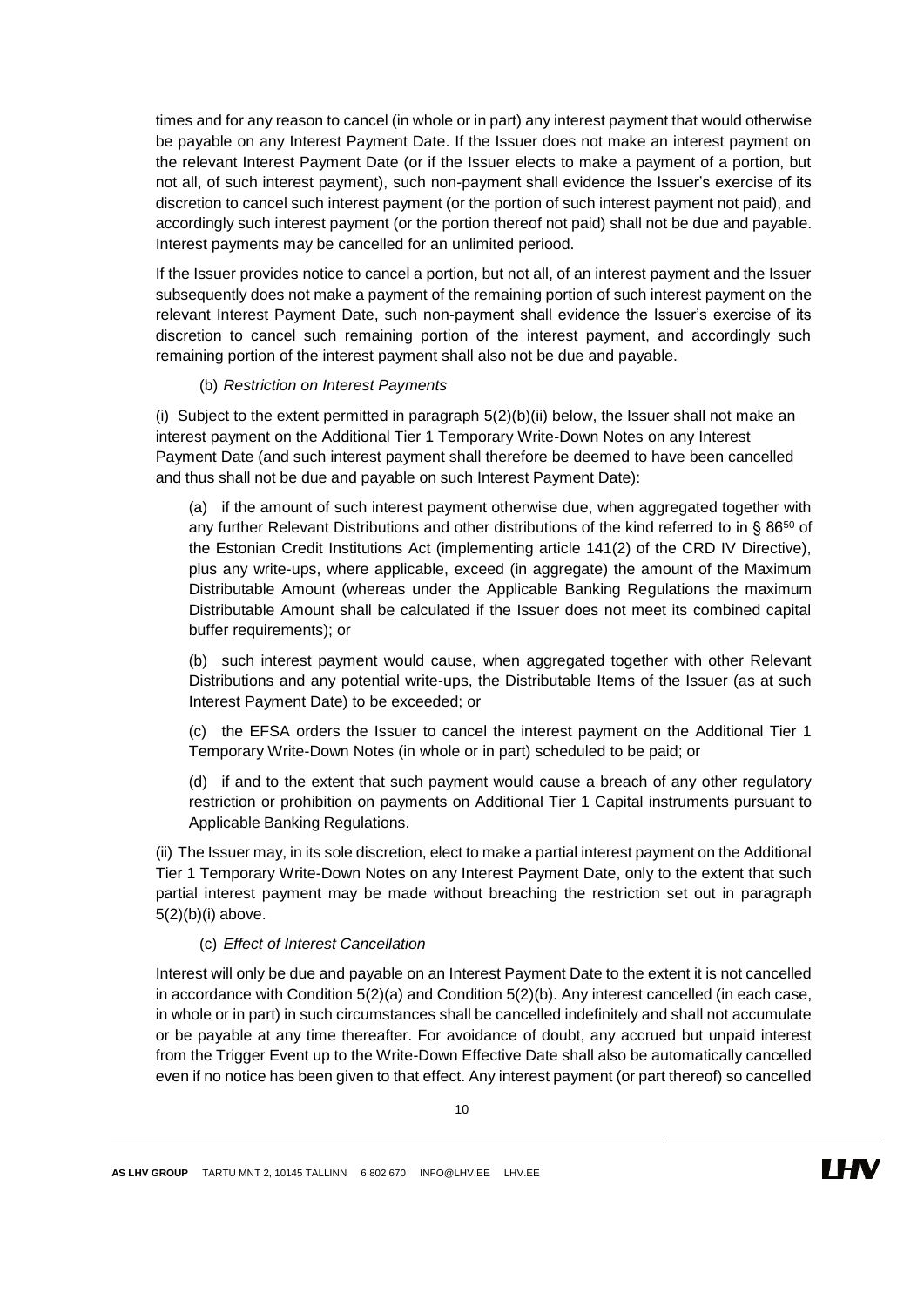shall not constitute an event of default, and Holders shall have no rights thereto or to receive any additional interest or compensation as a result of such cancellation or deemed cancellation, including in the case of liquidation *(likvideerimine)* or bankruptcy *(pankrot)* of the Issuer.

The Issuer may use such cancelled payments without restriction to meet its obligations as they fall due.

## (d) *Notice of Interest Cancellation*

If practicable, the Issuer shall provide notice of any cancellation of interest (in whole or in part) to the Holders on or prior to the relevant Interest Payment Date. If practicable, the Issuer shall endeavor to provide such notice at least five (5) Business Days prior to the relevant Interest Payment Date. Failure to provide such notice will not have any impact on the effectiveness of, or otherwise invalidate, any such cancellation or deemed cancellation of interest, or give Holders any rights as a result of such failure.

## <span id="page-10-0"></span>**6. Redemption and Purchase**

## **(a)** *No fixed redemption date*

The Additional Tier 1 Temporary Write-Down Notes shall be perpetual and shall have no final maturity.

The Additional Tier 1 Temporary Write-Down Notes are securities that are not redeemable at the option of the Holders and have no fixed redemption date, and the Issuer shall have the right to call, redeem, repay or repurchase them only in accordance with (and subject to) the conditions set out in Articles 77 and 78 of the CRR being met and not before five years from issuance, except where the conditions set out in Article 78(4) of the CRR are met or, in the case of repurchases for marketmaking purposes, where the conditions set out in Article 29 of the CDR are met and particularly with respect to the predetermined amount defined by the Competent Authority as per Article 29(3)(b) of the CDR (see conditions for Early Redemption as a result of a Tax Event, Early Redemption as a result of a Capital Event and Optional Early Redemption (Call)). The instrument shall become immediately due and payable only in the event of liquidation or bankruptcy of the Issuer, subject to the conditions in the Status of the Additional Tier 1 Temporary Write-Down Notes.

## <span id="page-10-1"></span>**(b)** *Early Redemption as a result of a Tax Event*

Upon the occurrence of a Tax Event, but subject to the Conditions to Redemption and Condition 6(f) (*Trigger Event Post Redemption Notice*), the Issuer may, other than when the prevailing Outstanding Principal Amount of an Additional Tier 1 Temporary Write-Down Note is less than the Original Principal Amount, having given not less than 30 days' notice to the Holders of Additional Tier 1 Temporary Write-Down Notes in accordance with Condition [13](#page-17-1) *(Notices)* on each Interest Payment Date redeem all (but not some only) of the outstanding Additional Tier 1 Temporary Write-Down Notes at any time at a redemption amount equal to their Outstanding Nominal Value together with interest accrued to but excluding the date of redemption (excluding any interest cancelled in accordance with Condition [5\(2\)](#page-8-0) (*Interest Cancellation*))*.*

## <span id="page-10-2"></span>**(c)** *Early Redemption as a result of a Capital Event*

Upon the occurrence of a Capital Event but subject to the Conditions to Redemption and Condition 6(f) (*Trigger Event Post Redemption Notice*), the Issuer may, other than when the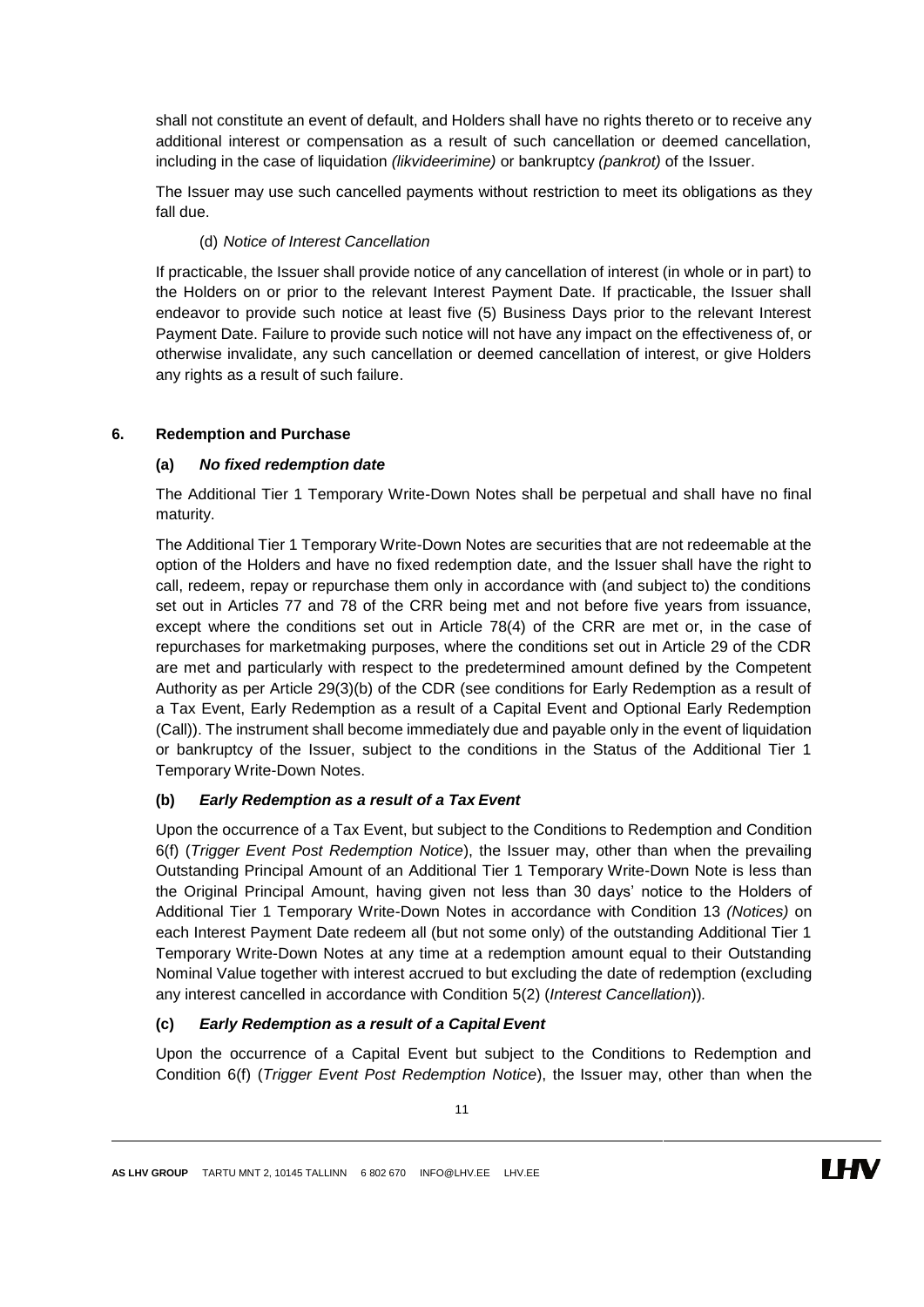prevailing Outstanding Principal Amount of an Additional Tier 1 Temporary Write-Down Note is less than the Original Principal Amount, at its option, having given not less than 30 days' notice to the Holders in accordance with Condition [13](#page-17-1) (*Notices*), on each Interest Payment Date redeem all (but not some only) of the Additional Tier 1 Temporary Write-Down Notes at its Outstanding Nominal Value, together with interest (if any) accrued to but excluding the date of redemption (excluding any interest cancelled in accordance with Condition [5\(2\)](#page-8-0) (*Interest Cancellation*)).

## <span id="page-11-1"></span>**(d)** *Optional Early Redemption (Call)*

The Issuer may (subject to the Conditions to Redemption and Condition [6\(f\)](#page-10-0) (*Trigger Event Post Redemption Notice*)), other than when the prevailing Outstanding Principal Amount of an Additional Tier 1 Temporary Write-Down Note is less than the Original Principal Amount, on each Interest Payment Date redeem all (but not some only) the Additional Tier 1 Temporary Write-Down Notes at their Outstanding Nominal Amount, together with accrued interest (if any) thereon (excluding any interest cancelled in accordance with Condition [5\(2\)](#page-8-0) (*Interest Cancellation*)).

The appropriate notice referred to in this Condition  $6(d)$  is a notice given by the Issuer to the Holders of the Additional Tier 1 Temporary Write-Down Notes, which notice shall be signed by an authorised representative of the Issuer and shall specify:

(i) the due date for such redemption, which shall be not less than 30 days after the date on which such notice is validly given; and

(ii) the amount at which such Additional Tier 1 Temporary Write-Down Notes are to be redeemed, which shall be their Outstanding Nominal Value together with accrued interest thereon (excluding any interest cancelled in accordance with Condition [5\(2\)](#page-8-0) (*Interest Cancellation*).

## <span id="page-11-0"></span>**(e)** *Conditions to Redemption*

The Issuer may redeem the Additional Tier 1 Temporary Write-Down Notes in accordance with Condition [6\(b\)](#page-10-0) (*Early Redemption as a result of a Tax Event*), [6\(c\)](#page-10-0) (*Early Redemption as a result of a Capital Event*) or [6\(d\)](#page-10-0) (*Optional Early Redemption (Call)*) (and give notice thereof to the Holders) only if it has been granted the permission of the EFSA (if such permission is then required under the Applicable Banking Regulations) and:

- (i) on or before such redemption of the Additional Tier 1 Temporary Write-Down Notes, the Issuer replaces the Additional Tier 1 Temporary Write-Down Notes with capital instruments of an equal or higher quality on terms that are sustainable for its income capacity; or
- (ii) the Issuer has demonstrated to the satisfaction of the EFSA that its Tier 1 Capital and Tier 2 Capital would, following such redemption, exceed the capital ratios laid down in Article  $92(1)$  of the CRR and the combined buffer requirement as defined in § 86<sup>44</sup> of the Estonian Credit Institutions Act transposing point 6 of Article 128 of the CRD IV by a margin that the EFSA considers necessary on the basis of the Estonian Credit Institutions Act transposing Article 104(3) of the CRD IV Directive;
- $(iii)$  in case of redemption in accordance with Condition  $6(d)$ , such redemption may only occur after five years after the issue date of the Additional Tier 1 Temporary Write-Down Notes; and
- (iv) in the case of redemption before five years after the issue date of the Additional Tier 1 Temporary Write-Down Notes if:
	- (a) the conditions listed in paragraphs (i) or (ii) above are met; and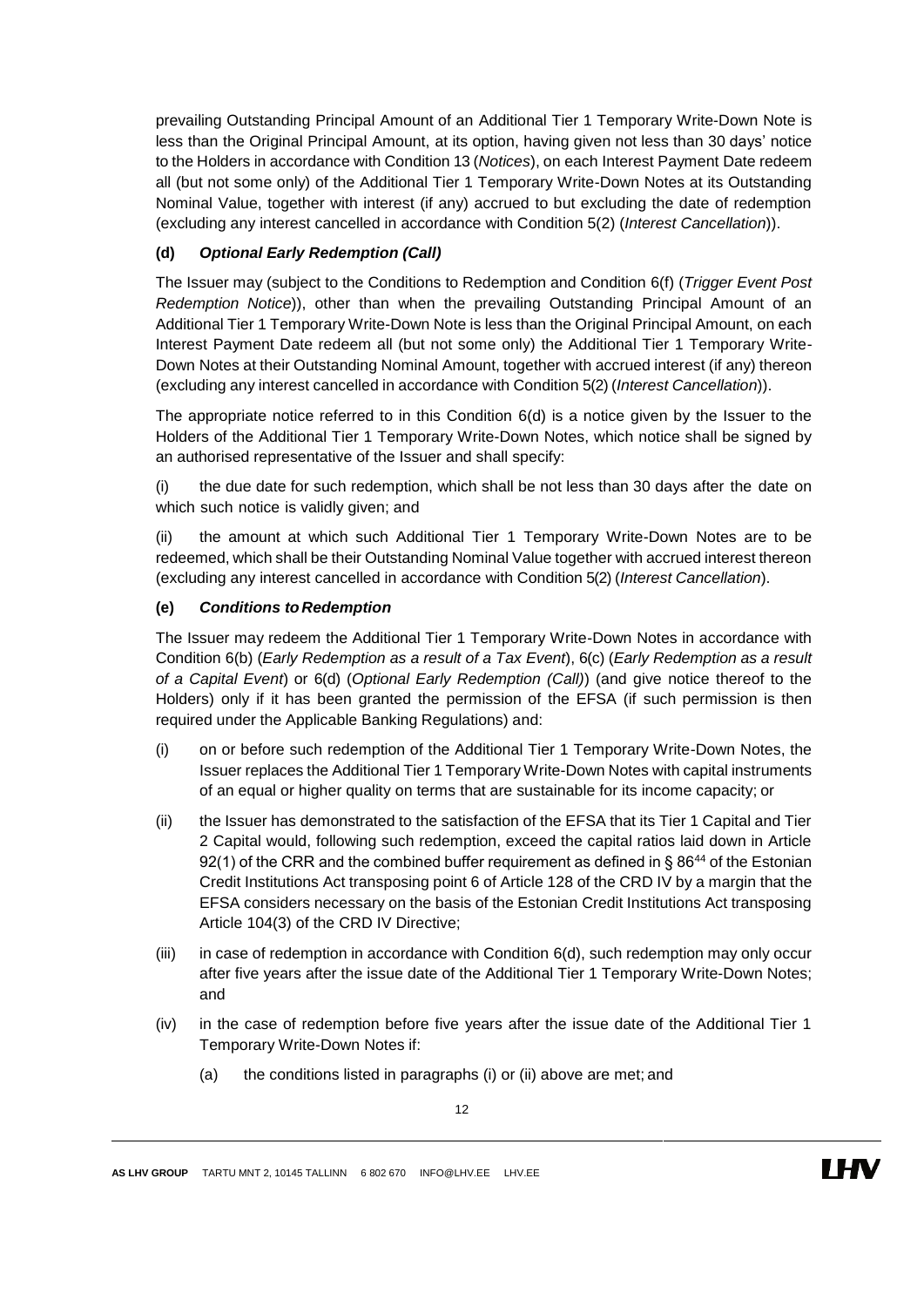- (b) in the case of redemption due to the occurrence of a Capital Event, (i) the EFSA considers such change to be sufficiently certain and (ii) the Issuer demonstrates to the satisfaction of the EFSA that the Capital Event was not reasonably foreseeable at the time of the issuance of the Additional Tier 1 Temporary Write-Down Notes;or
- (c) in the case of redemption due to the occurrence of a Tax Event, the Issuer demonstrates to the satisfaction of the EFSA that such Tax Event is material and was not reasonably foreseeable at the time of issuance of the Additional Tier 1 Temporary Write-Down Notes,

## (the "**Conditions to Redemption**").

The Issuer shall not give a notice of redemption if a Trigger Event has occurred.

Should it occur that the EFSA decides that the notes issued under these Conditions cannot be classified as Additional Tier 1 Capital instruments from the beginning (and not due to the occurrence of a Capital Event) and such position cause the Issuer to wish to call such notes, the Conditions to Redemption shall not be applicable and the Additional Tier 1 Temporary Write-Down Note shall be immediately redeemable in accordance with Condition [6\(d\)](#page-10-0) (*Optional Early Redemption (Call)*).

## **(f)** *Trigger Event Post Redemption Notice*

If the Issuer has elected to redeem the Additional Tier 1 Temporary Write-Down Notes but prior to the payment of the redemption amount with respect to such redemption, a Trigger Event occurs, the relevant redemption notice shall be automatically rescinded and shall be of no force and effect, no payment of the redemption amount will be due and payable and Write-Down shall occur in accordance with Condition [7](#page-12-0) (*Loss Absorption Mechanism*).

## **(g)** *Cancellation of Redeemed and Purchased Additional Tier 1 Temporary Write-Down Notes*

All Additional Tier 1 Temporary Write-Down Notes redeemed or purchased in accordance with this Condition 6 will be cancelled (i.e. deleted from the Register, based on the Issuer's application, if applicable) and may not be reissued or resold. References in this Condition [6\(g\)](#page-10-0) to the purchase of the Additional Tier 1 Temporary Write-Down Notes by the Issuer shall not include the purchase of Additional Tier 1 Temporary Write-Down otherwise than as a beneficial owner.

## <span id="page-12-0"></span>**7. Loss Absorption Mechanism**

### **(a)** *Write Down*

## (i) *Write Down Upon Trigger Event*

If a Trigger Event has occurred at any time, the Issuer shall write down the Outstanding Nominal Value of each Additional Tier 1 Temporary Write-Down Note (in whole or in part, as applicable) by writing down such Outstanding Nominal Value (in whole or in part, as applicable) on the Write Down Effective Date in accordance with the Write Down Procedure. The Write Down shall occur without delay (and within one month or such shorter period as the EFSA may require at the latest) upon the occurrence of a Trigger Event.

Upon the occurrence of a Trigger Event, the Issuer shall immediately inform the EFSA and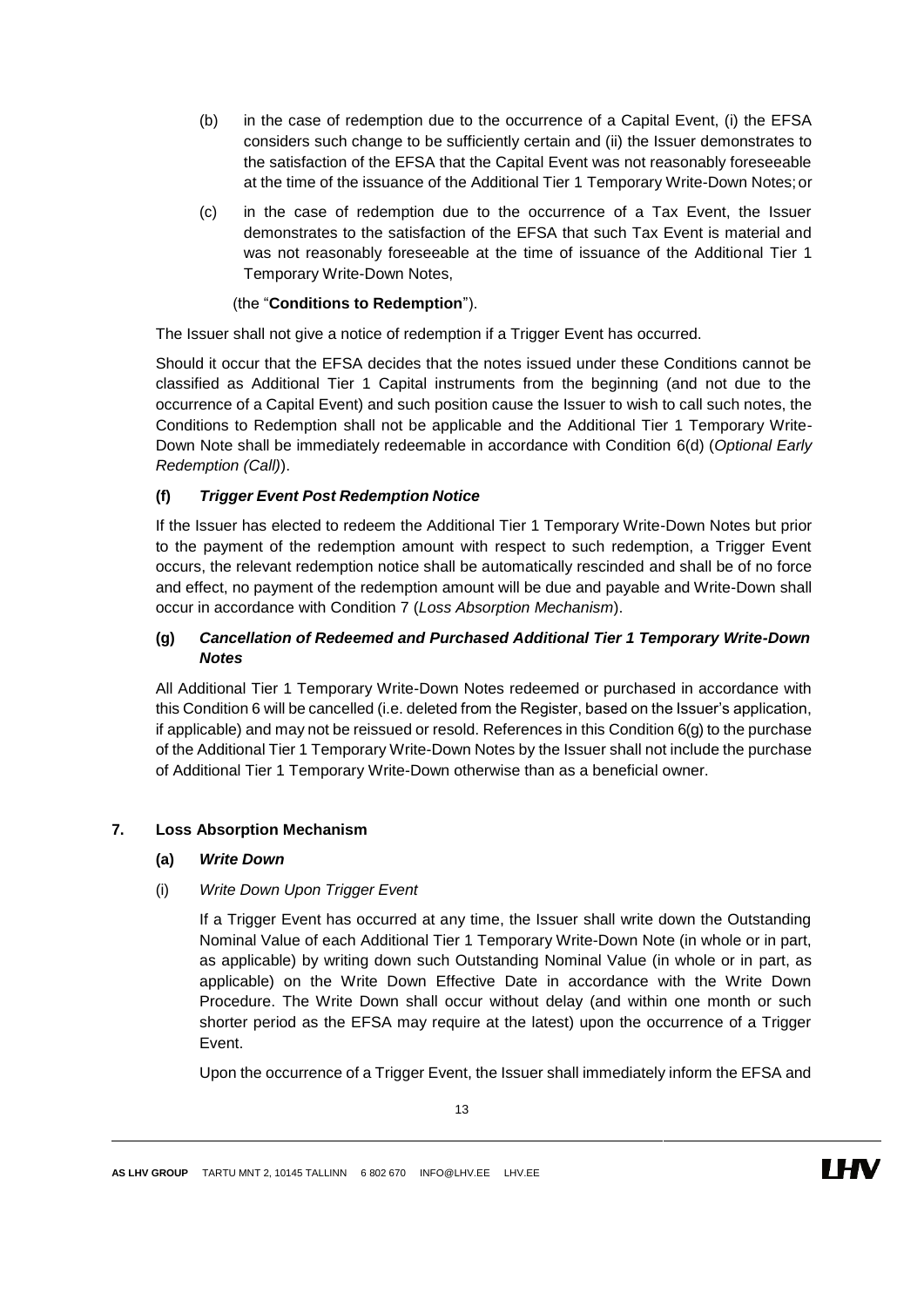shall deliver to the Holders notice in accordance with Condition [12](#page-17-0) specifying (i) that a Trigger Event has occurred and (ii) the Write Down Effective Date or expected Write Down Effective Date. Failure to provide such notice will not have any impact on the effectiveness of, or otherwise invalidate, any such Write Down, or give Holders any rights as a result of such failure.

Other than as provided below in Condition [7\(b\)](#page-12-0) (*Reinstatement*), following a Write Down, no Holder will have any rights against the Issuer with respect to the repayment of any principal amount to the extent so written down or the payment of interest on any principal amount that has been so written down or any other amount on or in respect of any principal amount that has been so written down. Furthermore, any interest on any principal amount that is to be written down on the relevant Write Down Effective Date, in respect of an interest period ending on any Interest Payment Date falling between the date of a Trigger Event and the Write Down Effective Date shall also be deemed to have been cancelled upon the occurrence of such Trigger Event and shall not be due and payable.

A Trigger Event may occur on more than one occasion and the Outstanding Principal Amount of each Additional Tier 1 Temporary Write-Down Note may be written down on more than one occasion provided that the Outstanding Principal Amount of a Additional Tier 1 Temporary Write-Down Note may never be reduced to below one euro cent.

Any Write Down of a Additional Tier 1 Temporary Write-Down Note shall not constitute an event of default or a breach of the Issuer's obligations or duties or a failure to perform by the Issuer in any manner whatsoever and shall not, of itself, entitle Holders to petition for the insolvency of the Issuer or otherwise.

<span id="page-13-0"></span>(ii) *Write Down Procedure*

#### Write Down Notice

If a Trigger Event has occurred at any time, the Issuer shall deliver a Write Down Notice to the Holders, as soon as reasonably practicable, and in any event not more than five (5) Business Days after such determination.

The Write Down Notice shall be sufficient evidence of the occurrence of such Trigger Event and will be conclusive and binding on the Holders.

#### Write Down

(A) On the Write Down Effective Date, the Issuer shall write down the Outstanding Nominal Value of each Additional Tier 1 Temporary Write-Down Note in a sum equivalent to the relevant Write Down Amount of each Additional Tier 1 Temporary Write-Down Note. The Issuer shall organise and procure the registration of such reduction of the Outstanding Nominal Value of the Additional Tier 1 Temporary Write-Down Notes in the Register.

(B) Notwithstanding that certain Loss Absorbing Instruments may be utilized and converted or utilized and written down in full (on a temporary or permanent basis in accordance with their terms), the Issuer will first to the extent possible procure that the outstanding principal amount of each security forming part of any series of Loss Absorbing Instruments to be converted or written down (as the case may be) concurrently (or substantially concurrently) is, or has been, utilized and converted or utilized and written down (in accordance with its terms) on a pro rata basis with the Outstanding Nominal Value of each Additional Tier 1 Temporary Write-Down Note.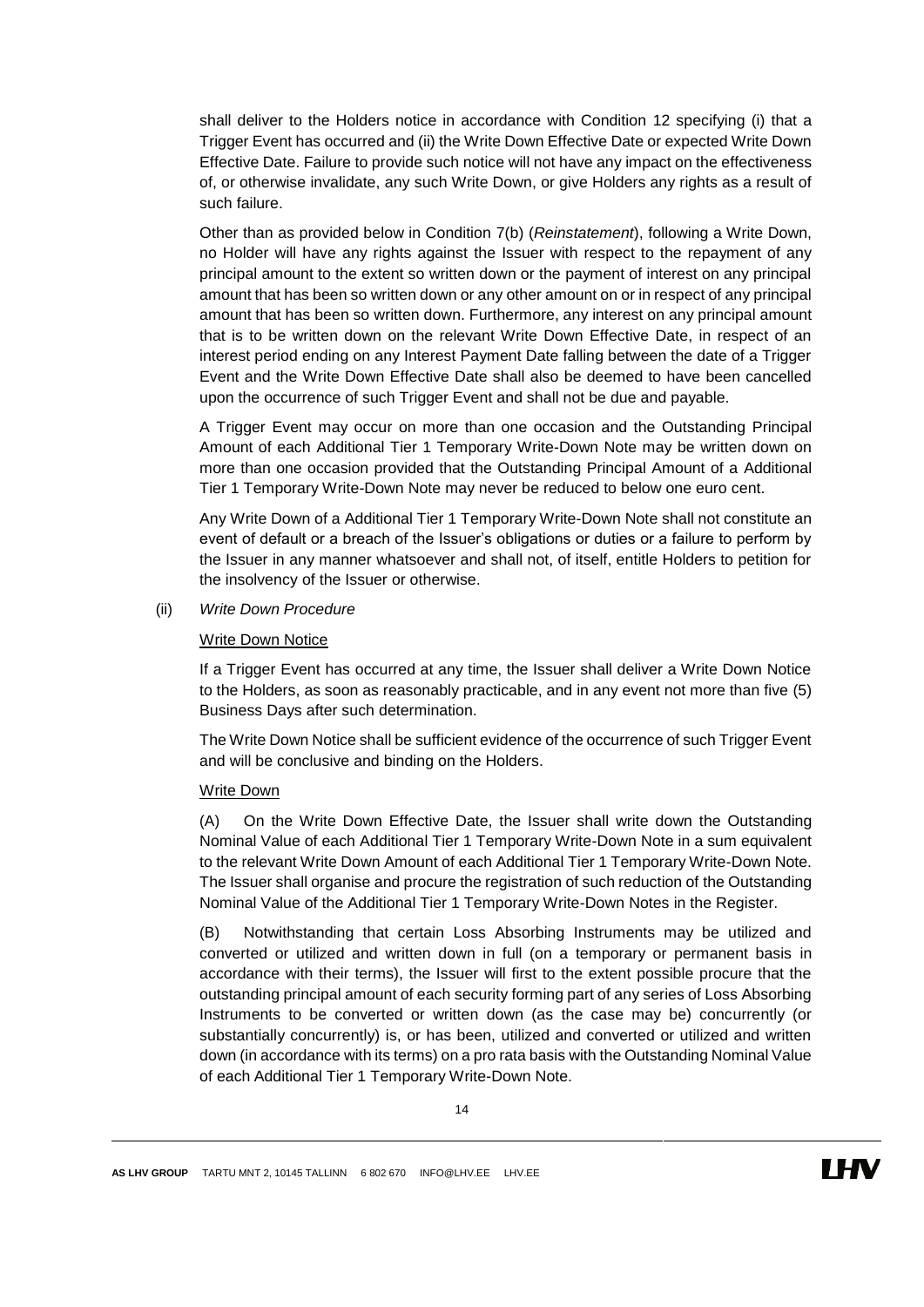Simultaneously with the delivery of the Write Down Notice to the Holders, or as soon as possible thereafter, the Issuer shall procure that a similar notice is, or has been, given in respect of any such Loss Absorbing Instruments (in accordance with their terms).

#### **(b)** *Reinstatement*

#### (i) *Reinstatement after Write Down*

If a positive Net Profit of the Issuer's Group is recorded at any time while the Outstanding Nominal Value of the Additional Tier 1 Temporary Write-Down Notes is less than the Original Nominal Value of the Additional Tier 1 Temporary Write-Down Notes, the Issuer may, at its sole and absolute discretion, reinstate and write up the Outstanding Nominal Value of the Additional Tier 1 Temporary Write-Down Notes in whole or in part in accordance with the Reinstatement Procedure (a "**Reinstatement**").

A Reinstatement may occur on more than one occasion provided that the Outstanding Nominal Value of a Additional Tier 1 Temporary Write-Down Note may never exceed its Original Nominal Value.

No Reinstatement may take place if (i) a Trigger Event has occurred in respect of which the Write Down has not occurred, (ii) a Trigger Event has occurred in respect of which Write Down has occurred but the CET1 Ratios of the Issuer's Group have not been restored to, or above, the Trigger Level or (iii) the Reinstatement (either alone or together with all simultaneous reinstatements of other Written Down Additional Tier 1 Capital Instruments) would cause a Trigger Event to occur.

(ii) *Reinstatement Procedure*

#### Reinstatement Notice

If the Issuer exercises such discretion to effect a Reinstatement it shall give notice thereof to Holders specifying the Reinstatement Amount and the Reinstatement Effective Date (the "**Reinstatement Notice**").

#### Reinstatement Amount

Reinstatements must be made on a *pro rata* basis with any other Written Down Additional Tier 1 Instruments (based on the then prevailing outstanding nominal value thereof).

The Reinstatement Amount shall be set by the Issuer at its discretion, save that it shall, when aggregated together with the reinstatement of the outstanding nominal value of temporarily written down Written Down Additional Tier 1 Instruments and distributions of the kind referred to in Article 141(2) of the CRD IV Directive, be limited to the extent necessary to ensure the Maximum Distributable Amount is not exceeded thereby and provided that the sum of:

- (i) the aggregate amount of the relevant reinstatement on all the Additional Tier 1 Temporary Write-Down Note (out of the same Net Profit of the Issuer's Group);
- (ii) the aggregate amount of any payments of interest in respect of the Additional Tier 1 Temporary Write-Down Notes that were paid on the basis of an Outstanding Principal Amount lower than the Original Principal Amount at any time after the Reference Date;
- (iii) the aggregate amount of the relevant reinstatement on Written Down Additional Tier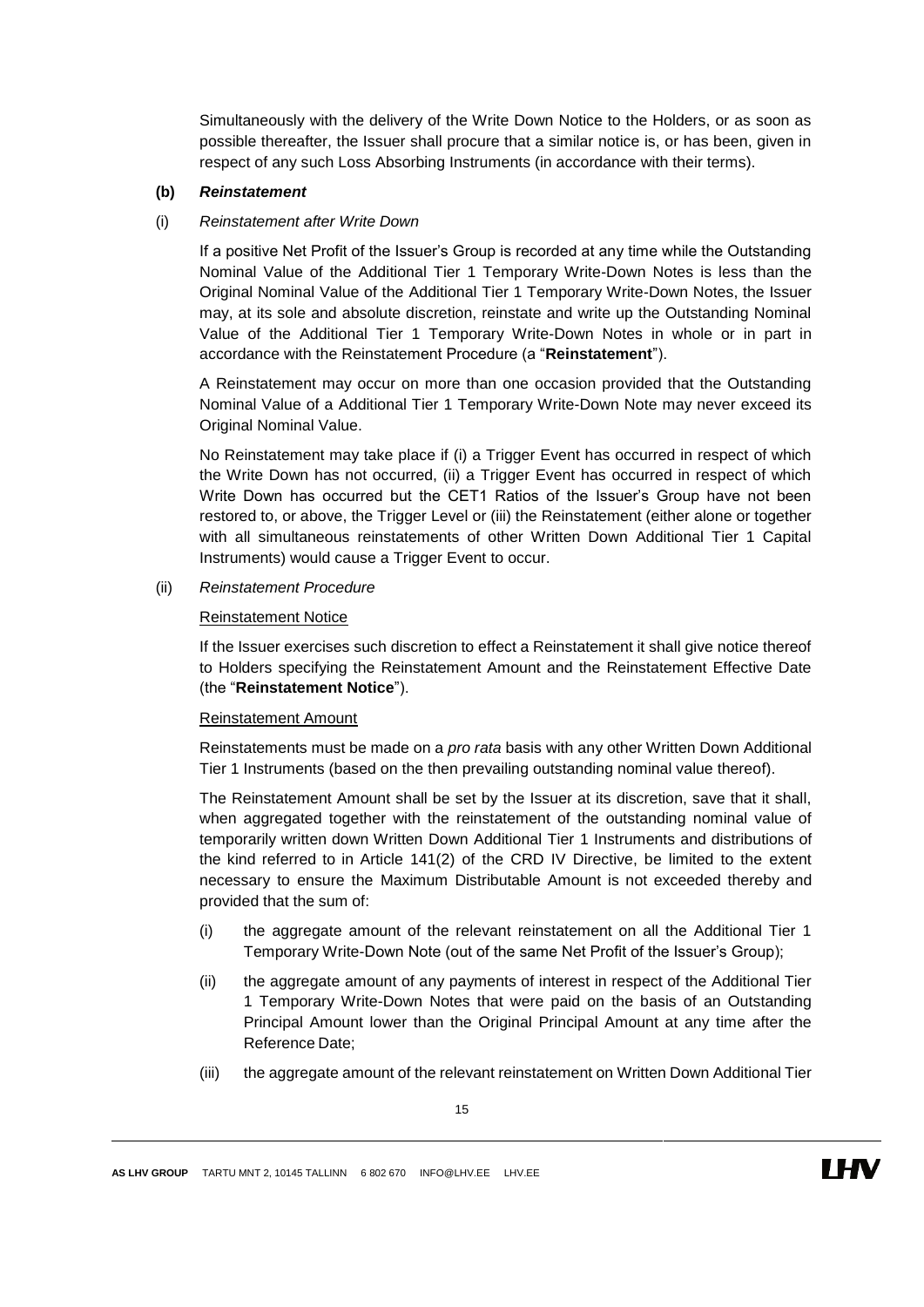1 Instruments at the time of the relevant Reinstatement (out of the same Relevant Profits); and

(iv) the aggregate amount of any payments of interest or distributions in respect of each Written Down Additional Tier 1 Instruments that were paid on the basis of a prevailing principal amount that is lower than the principal amount it was issued with at any time after the Reference Date,

does not exceed the Maximum Reinstatement Amount.

### Effecting the Reinstatement

On the Reinstatement Effective Date and subject to the prior consent of the EFSA (to the extent such consent is required by the Applicable Banking Regulations), the Issuer shall cause the Outstanding Nominal Value of each Additional Tier 1 Temporary Write-Down Note to be reinstated and written up by an amount equal to the relevant Reinstatement Amount on a pro rata basis with each Additional Tier 1 Temporary Write-Down Note. The Issuer shall organise and procure the registration of such increase of the Outstanding Nominal Value of the Additional Tier 1 Temporary Write-Down Notes in the Register.

#### <span id="page-15-0"></span>**8. Taxation**

- **(a)** Should any amounts payable in cash or in kind (whether in respect of principal, redemption amount, interest or otherwise) in respect of the Additional Tier 1 Temporary Write-Down Notes be subject to withholding or deduction of any present or future taxes or duties of whatever nature imposed or levied by or on behalf of the Republic of Estonia or any political subdivision thereof or any authority or agency therein or thereof having power to tax, the Issuer shall be entitled to withhold or deduct the respective taxes or duties. For the avoidance of doubt, any such withholdings or deductions shall be made by the Issuer on the account of the Noteholder with the Issuer having no obligation to compensate the withheld or deducted tax amounts to the Noteholder.
- **(b)** Should an applicable treaty for the avoidance of double taxation set forth lower withholding rates than those otherwise applicable to the interest payment under Estonian domestic law, the respective Noteholder shall be requested to provide the documents necessary for application of the respective treaty (including, but not limited to, residence certificate issued or attested by the tax authority of the residence state of the Noteholder) at least 15 (fifteen) days prior to the payment. If such documents are not presented to the Issuer, the Issuer shall be entitled to withhold tax at the rates set forth by the Estonian domestic legislation.
- **(c)** Any reference in these Terms to interest in respect of the Additional Tier 1 Temporary Write-Down Notes shall be deemed also to refer to any additional amounts which may be payable under this Conditio[n 8](#page-15-0) orany undertaking given in addition thereto or in substitution therefor. For the avoidance of doubt, no additional amounts shall be payable by the Issuer in respect of payments of principal under the Additional Tier 1 Temporary Write-Down Notes.
- **(d)** If, due to any such interpretation by the tax authorities in the Taxing Jurisdiction or any amendment to, or clarification of, or change in, the laws or treaties (or any regulations thereunder) of the Taxing Jurisdiction affecting taxation; any governmental action in the Taxing Jurisdiction affecting taxation; or any amendment to, clarification of, or change in,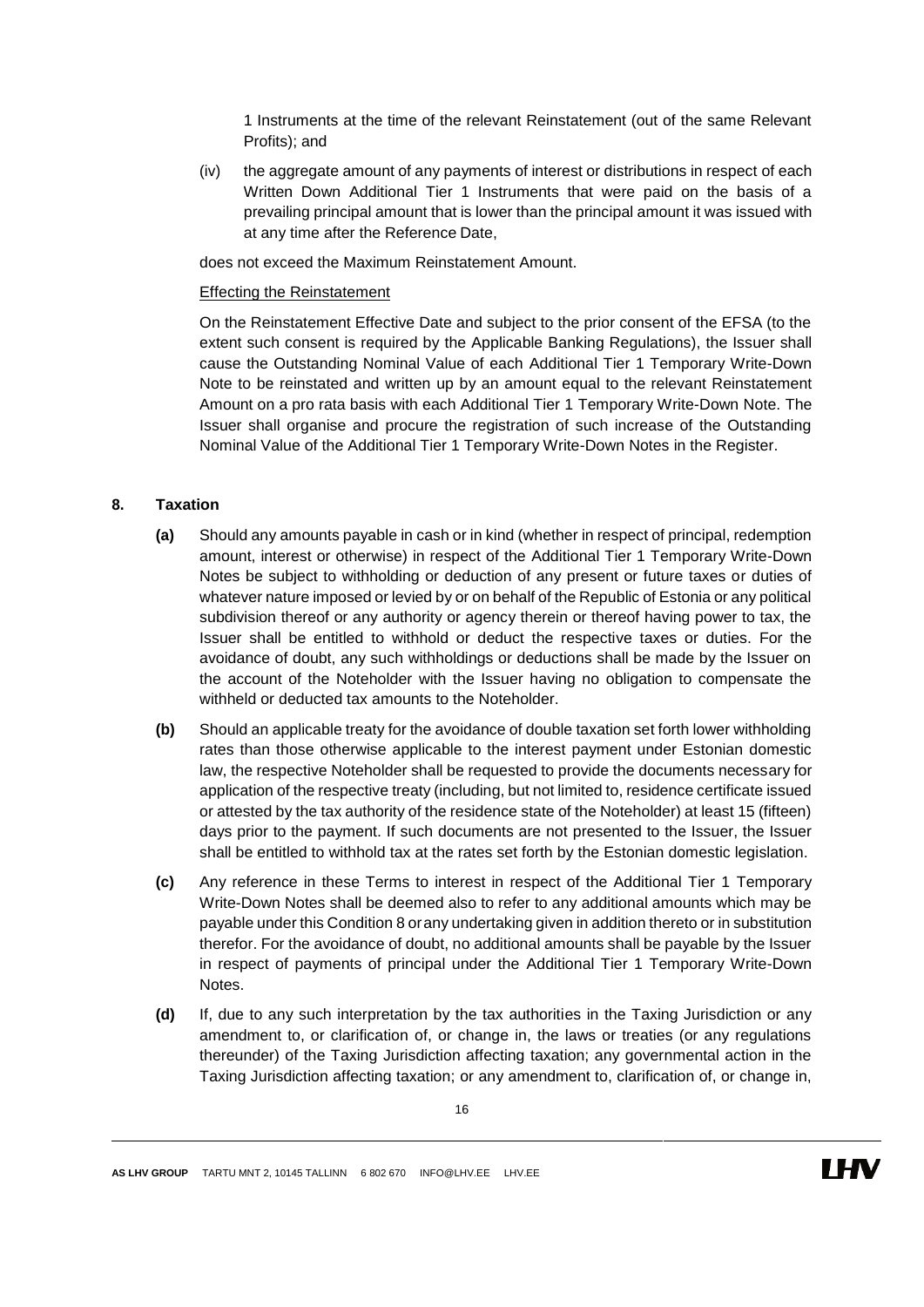the official position or the interpretation of such law, treaty (or regulations thereunder) or governmental action or any decision or pronouncement that provides for a position with respect to such law, treaty (or regulations thereunder) or governmental action that differs from the theretofore generally accepted position, in each case, by any legislative body, court, governmental authority or regulatory body in the Taxing Jurisdiction, irrespective of the manner in which such amendment, change, action, pronouncement, interpretation or decision is made known, the payment of interest under the Additional Tier 1 Temporary Write-Down Notes is qualified as a payment of dividends and the obligation of the Issuer to pay corporate income tax in its own name and on its own account (i.e. not as withholding taxes attributable to the Holders) on the payment of interest (qualified as distribution of dividends) under the Additional Tier 1 Temporary Write-Down Notes, the Noteholders will bear the tax burden of such payments and the Issuer shall make deductions from the sums payable to the Noteholders to cover the cost of such dividend taxes with the Issuer having no obligation to compensate the withheld or deducted tax amounts to the Noteholder. For avoidance of doubt, should payment of interest (qualified as distribution of dividends) be also subject to withholding or deduction of any tax or duty in Estonia, in addition to the corporate income tax payable by the Issuer (e.g. in the event of regularly paid dividends, which on the date of these Conditions are taxable with the 14% corporate income tax at the level of the Issuer and the 7% withholding tax at the level of the individual Holder), the Issuer shall also be entitled to withhold or deduct the respective taxes or duties on the account of the Noteholder as described under Condition [8\(a\)](#page-15-0) above. For avoidance of doubt, this does not preclude the Issuer's right to exercise Early Redemption of the Additional Tier 1 Temporary Write-Down Notes as a result of a Tax Event under Condition [6\(b\).](#page-10-1)

#### **9. Payments**

Payment of amounts (whether principal, interest or otherwise, including on the final redemption) due in respect of the Additional Tier 1 Temporary Write-Down Notes will be paid to the Holders thereof as appearing in the Register as of close of business of the Register on the Business Day immediately preceeding the due date for such payment (the "**Record Date**"). Payment of amounts due on the final redemption of Additional Tier 1 Temporary Write-Down Notes will be made simoultaneously with deletion of the Additional Tier 1 Temporary Write-Down Notes, or, if so required by the Issuer, against delivery of the Additional Tier 1 Temporary Write-Down Notes to the Issuer. If the due date for payment of the final redemption amount of Additional Tier 1 Temporary Write-Down Notes is not a Business Day, the Holder thereof will not be entitled to payment thereof until the next following such Business Day and no further payment shall be due in respect of such delay save in the event that there is a subsequent failure to pay in accordance with these Conditions.

#### **10. Limitation period**

The limitation period (*aegumistähtaeg*) of claims against the Issuer in respect of the Additional Tier 1 Temporary Write-Down Notes is 3 years from the due date for payment.

### **11. Meetings of Holders**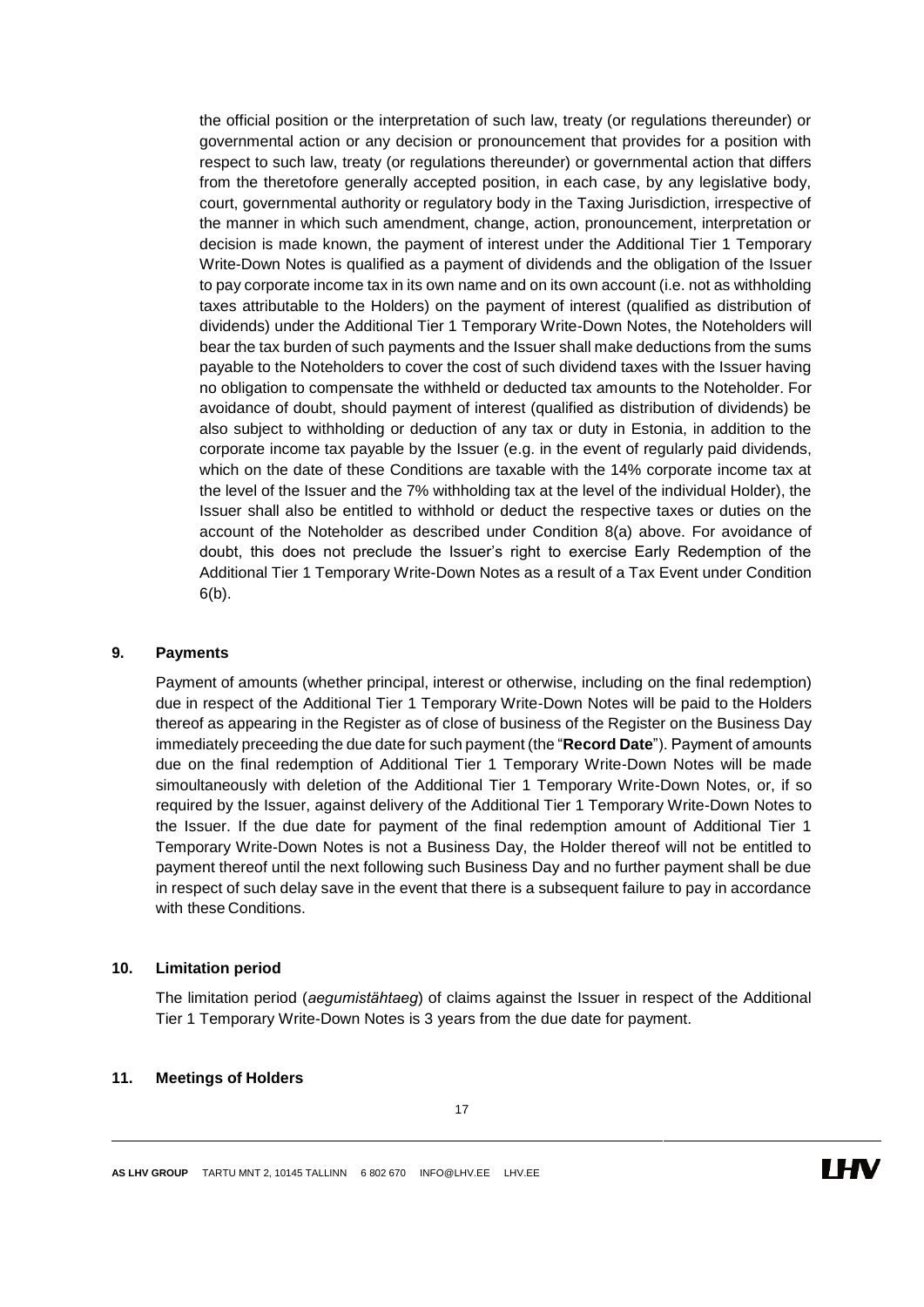Circumstances may arise that call for convening meetings of the Holders of Additional Tier 1 Temporary Write-Down Notes by the Issuer to consider the modification or waiver of the Conditions, whereas any modification of these Conditions may only be made as proposed by the Issuer. Any modification or waiver of the Conditions which affects Additional Tier 1 Temporary Write-Down Notes will be effected in accordance with Applicable Banking Regulations.

Modifications of and amendments to the Conditions of Additional Tier 1 Temporary Write-Down Notes (including the Trigger Level) may be effected by the Issuer, and future compliance with any Conditions of the Additional Tier 1 Temporary Write-Down Notes by the Issuer may be waived, with the prior consent of Holders of the Additional Tier 1 Temporary Write-Down Notes representing not less than three-fourths of the Outstanding Nominal Value of Additional Tier 1 Temporary Write-Down Notes (excluding any Additional Tier 1 Temporary Write-Down Notes held by the Issuer or its Subsidiaries) or, in the case of a written consent without a meeting, the consent of persons holding or representing not less than three-fourths in Outstanding Nominal Value of the Additional Tier 1 Temporary Write-Down Notes (excluding any Additional Tier 1 Temporary Write-Down Notes held by the Issuer or its Subsidiaries).

Any modification shall be binding on the Noteholders and, any modification shall be notified by the Issuer to the Noteholders as soon as practicable thereafter.

#### <span id="page-17-0"></span>**12. Agent**

- **(a)** Pursuant to an agreement between the Issuer and the Agent, the Agent has agreed to act as the mediator of documents between the Issuer and the Noteholders, organise registration of the Notes in the Register as well as subscription for the Notes, and making of subscription, interest and redemption payments.
- **(b)** In carrying out its duties, the Agent acts as a representative of the Issuer and is not a party to the legal relationship created between the Issuer and the Noteholders as a result of the issue and acquisition of Notes; however, the Agent has assumed an obligation to the Issuer and Noteholders to act in the interests of Noteholders when performing certain duties. The Agent is not liable to the Noteholders if the Issuer is in breach of obligations arising from these Conditions. The Agent's breach of obligations arising from these Conditions is also deemed to constitute a breach of obligations by the Issuer and the Issuer is liable to the Noteholders for the Agent's breach as if it were the Issuer's breach. If the Agent fails to properly perform its obligation to forward to the Issuer any document submitted by or payment made by a Noteholder under the Conditions or in connection with the Notes, the Noteholder is deemed to have submitted the relevant document or made the payment to the Issuer at the moment when the Agent was supposed to perform its relevant obligation.
- **(c)** The Noteholders acknowledge that the Agent is a subsidiary of the Issuer and hereby confirm that they have no claims against the Issuer or the Agent arising from that fact.

#### <span id="page-17-2"></span><span id="page-17-1"></span>**13. Notices**

#### **(a)** *To Holders of the Additional Tier 1 Temporary Write-Down Notes*

Notices to Holders will be deemed to be validly given if sent by registered mail or e-mail to them at their respective addresses as recorded in the Register and will be deemed to have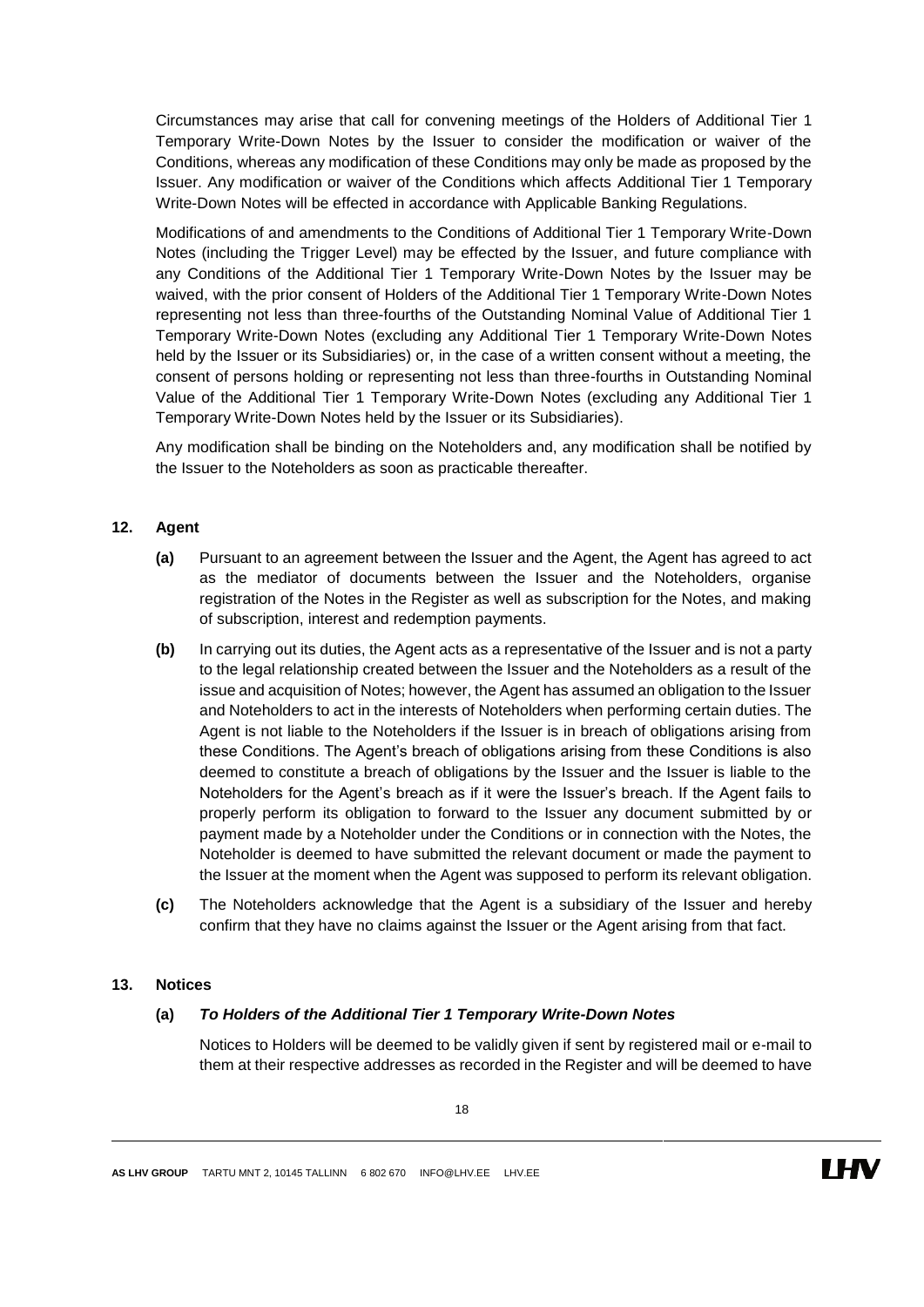been validly given on the fourth Business Day after the date of sending the notice by registered mail and on the next Business Day after sending the notice by e-mail.

#### **(b)** *To the Issuer*

Notices to the Issuer will be deemed to be validly given if delivered to the Agent at Tartu maantee 2, 10145 Tallinn, Estonia or by e-mail to lhv@lhv.ee or by fax to +372 6 800 410 (or at such other contact details as may have been notified to the Noteholders in accordance with this Condition [\(a\)](#page-17-2) or via the Issuer's website) and will be deemed to have been validly given at the opening of business on the next day on which the Agent's principal office is open for business.

#### **14. Further Issues**

The Issuer may from time to time without the consent of the Holders of the Additional Tier 1 Temporary Write-Down Notes create and issue further Additional Tier 1 Temporary Write-Down Notes and other debt securities having terms and conditions the same as those of the Additional Tier 1 Temporary Write-Down Notes or the same except for the amount of the Issue Date and Issue Price, which may be consolidated and form a single issue with and bear the same ISIN code as the outstanding Additional Tier 1 Temporary Write-Down Notes.

### **15. Law and Jurisdiction**

- **(a)** The Additional Tier 1 Temporary Write-Down Notes and all non-contractual obligations arising out of or in connection with any of them are governed by Estonian law.
- **(b)** The courts of Estonia shall have jurisdiction to hear and determine any suit, action or proceedings, and to settle any disputes, which may arise out of or in connection with the Additional Tier 1 Temporary Write-Down Notes (including a dispute relating to any noncontractual obligation arising out of or in connection with the Additional Tier 1 Temporary Write-Down Notes).

### <span id="page-18-0"></span>**16. Acknowledgement of Bail-in Powers**

Notwithstanding and to the exclusion of any other term of the Notes or any other agreements, arrangements or understanding between the Issuer and any Noteholder (which, for the purposes of this Condition [16,](#page-18-0) includes each holder of a beneficial interest in the Notes), by its acquisition of the Notes, each Noteholder acknowledges and accepts that any liability arising under the Notes may be subject to the exercise of Bail-in Powers by the Relevant Resolution Authority and acknowledges, accepts, consents to and agrees to be bound by:

- **(a)** the effect of the exercise of any Bail-in Powers by the Relevant Resolution Authority, which exercise (without limitation) may include and result in any of the following, or a combination thereof:
	- (i) the reduction of all, or a portion, of the Relevant Amounts in respect of the Notes;
	- (ii) the conversion of all, or a portion, of the Relevant Amounts in respect of the Notes into shares, other securities or other obligations of the Issuer or another person, and the issue to or conferral on the Noteholder of such shares, securities or obligations,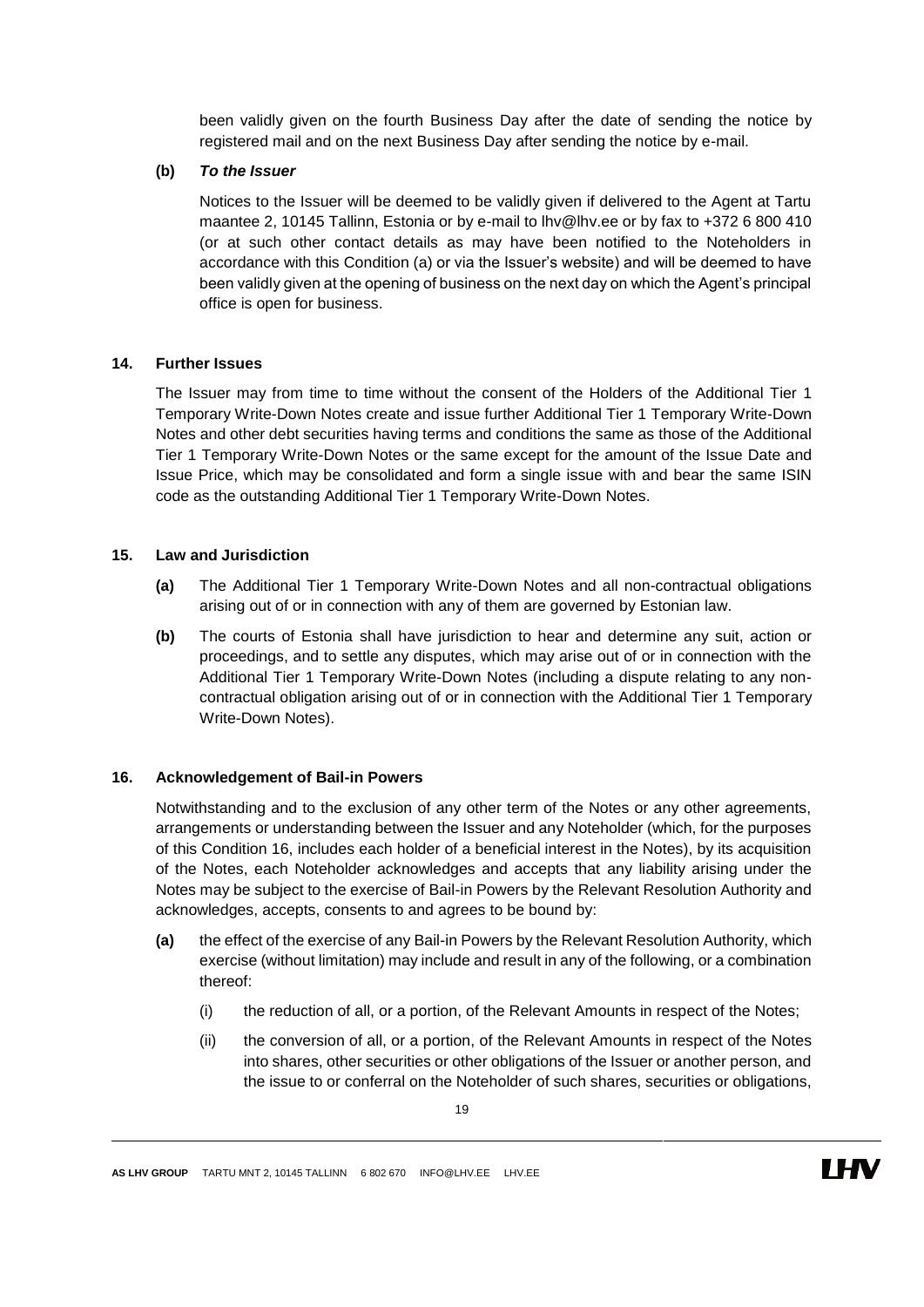including by means of an amendment, modification or variation of the terms of the Notes;

- (iii) the cancellation of the Notes or the Relevant Amounts in respect of the Notes;
- (iv) the amendment or alteration of the amount of interest payable on the Notes, or the date on which interest becomes payable, including by suspending payment for a temporary period; and
- **(b)** the variation of the terms of the Notes, as deemed necessary by the Relevant Resolution Authority, to give effect to the exercise of any Bail-in Powers by the Relevant Resolution Authority.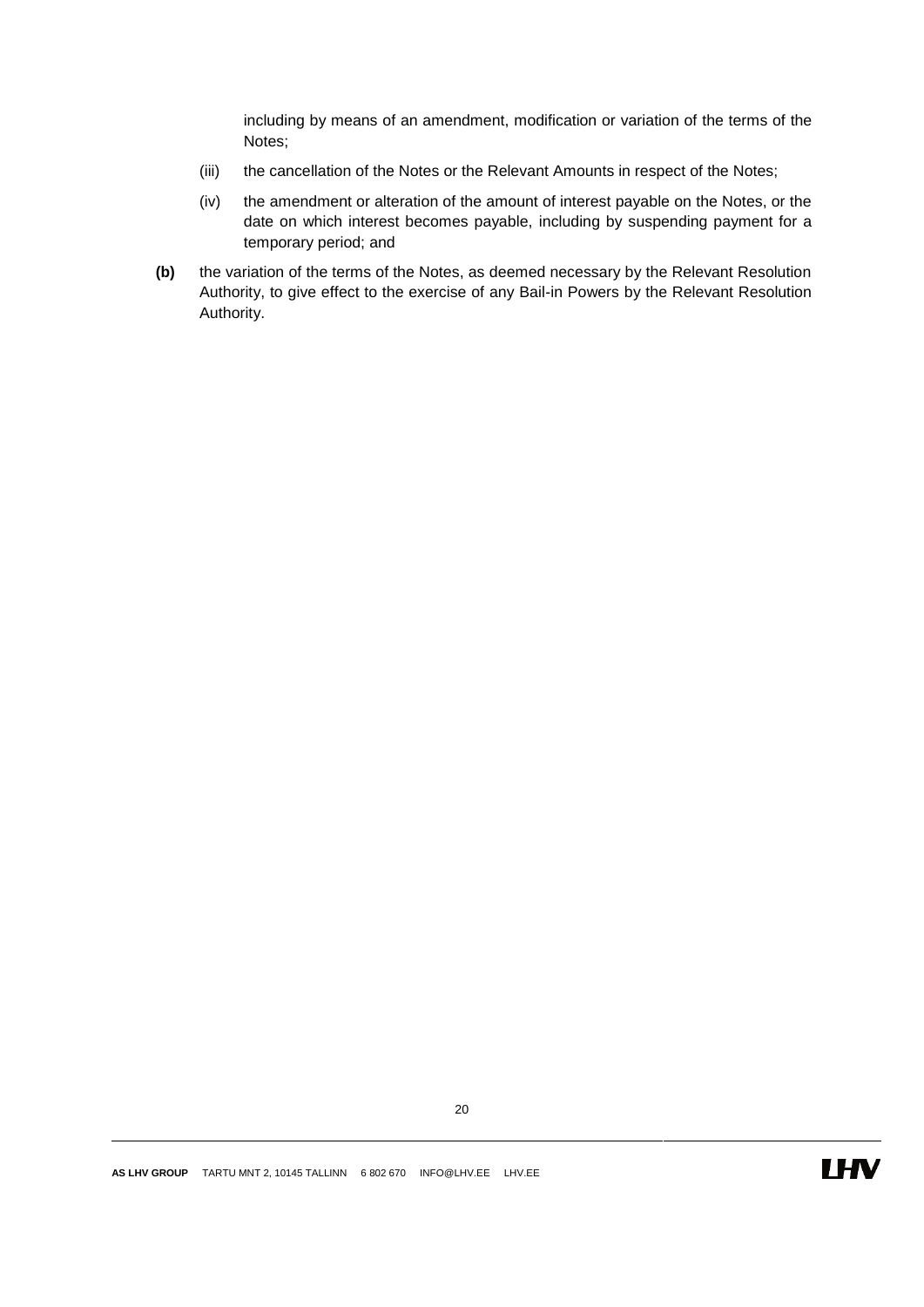## **FINAL TERMS FOR THE AS LHV GROUP**

## **ADDITIONAL TIER 1 TEMPORARY WRITE-DOWN NOTES**

#### 14 May 2019

#### AS LHV GROUP

#### Issue of

### EUR 10,000,000

#### Additional Tier 1 Temporary Write-Down Notes

Terms used herein shall be deemed to be defined as such for the purposes of the Terms and Conditions of the Additional Tier 1 Temporary Write-Down Notes (the "**Conditions**"). This document constitutes the Final Terms for the Additional Tier 1 Temporary Write-Down Notes described herein and must be read in conjunction with such Conditions.

Full information on the offer of the Additional Tier 1 Temporary Write-Down Notes is only available on the basis of the combination of this Final Terms and the Conditions.

## **GENERAL**

| 1.             | <b>Issuer</b>                                              | AS LHV Group                                                                                                  |
|----------------|------------------------------------------------------------|---------------------------------------------------------------------------------------------------------------|
| 2.             | Offering                                                   | Private placement                                                                                             |
| 3.             | Issue currency                                             | <b>EUR</b>                                                                                                    |
| 4.             | <b>Original Nominal Value</b>                              | EUR 100,000                                                                                                   |
| 5.             | Aggregate Original Nominal<br>Value                        | EUR 10,000,000, which may be increased or decreased<br>by the Issuer, including after the Issue Date          |
| 6.             | <b>Issue Price</b>                                         | 100% of the Original Nominal Value                                                                            |
| 7 <sub>1</sub> | <b>Issue Date and Interest</b><br><b>Commencement Date</b> | 26 May 2020                                                                                                   |
| 8.             | <b>Maturity Date</b>                                       | The Additional Tier 1 Temporary Write-Down Notes shall<br>be perpetual and shall have no final maturity date. |
| 9.             | Interest                                                   | 9.5 % per annum Fixed Rate                                                                                    |
| 10.            | Redemption/Payment Basis                                   | Redemption at par                                                                                             |
| 11.            | <b>Put/Call Options</b>                                    | <b>Issuer Call</b>                                                                                            |
|                |                                                            | (further particulars specified in the Terms and Conditions)                                                   |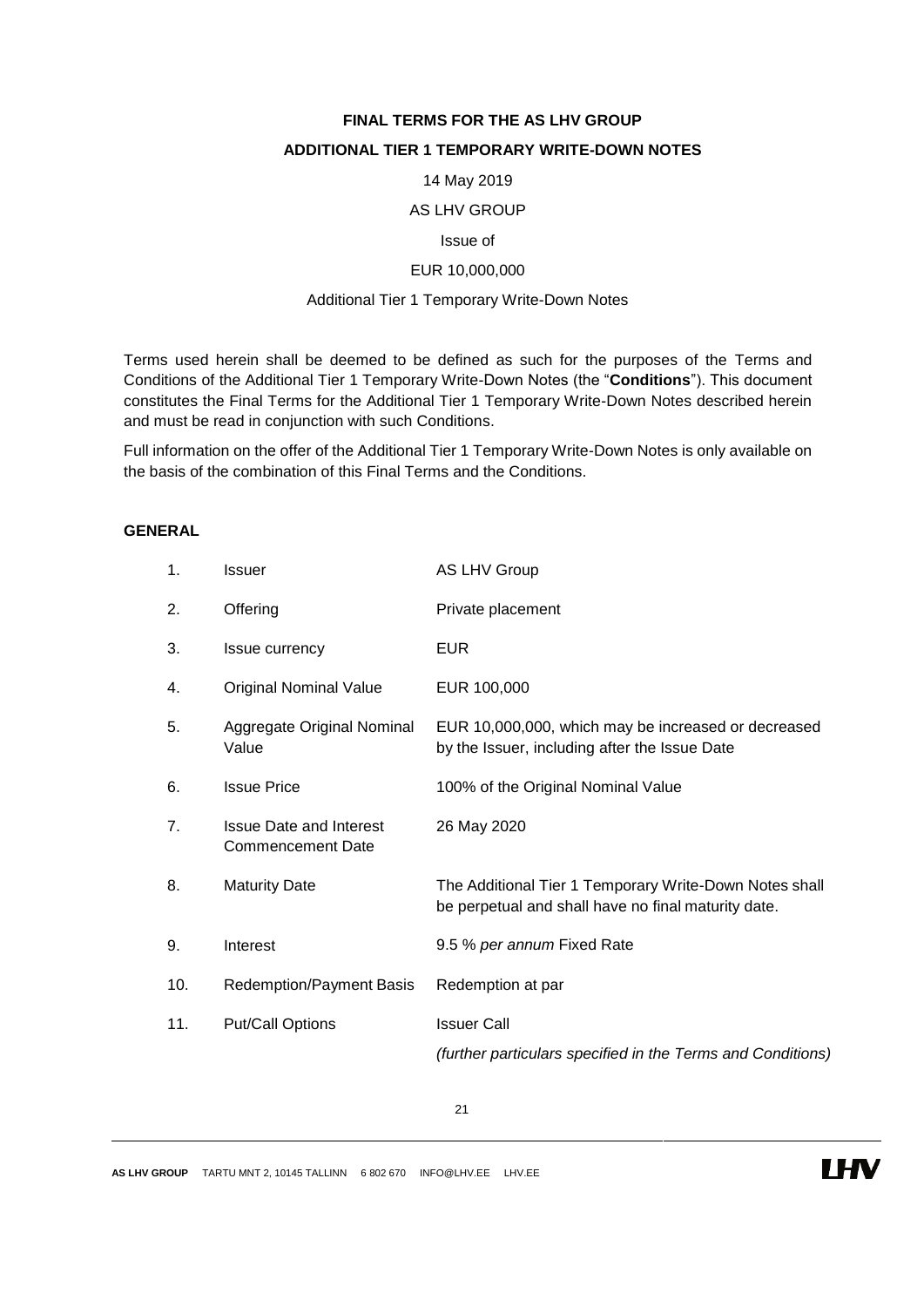| 12. | Status of the notes   | Additional Tier 1 Temporary Write-Down Notes      |
|-----|-----------------------|---------------------------------------------------|
| 13. | <b>Bail-in Powers</b> | Applicable, as provided in the Conditions and the |
|     |                       | <b>Applicable Banking Regulations</b>             |

## **PROVISIONS RELATING TO INTEREST (IF ANY) PAYABLE**

| 14. | Interest Basis                      | <b>Fixed rate</b>                                                                                                                                                                                                         |
|-----|-------------------------------------|---------------------------------------------------------------------------------------------------------------------------------------------------------------------------------------------------------------------------|
| 15. | Rate of Interest                    | 9.5% per annum payable quarterly                                                                                                                                                                                          |
| 16. | Interest Payment Date(s):           | 26 February, 26 May, 26 August and 26 November<br>annually. If an Interest Payment Date falls on a day that is<br>not a Business Day, interest shall be paid on the next<br>Business Day after the Interest Payment Date. |
| 17. | <b>First Interest Payment Date:</b> | 26 August 2020                                                                                                                                                                                                            |
| 18. | Interest calculation<br>convention  | 30/360                                                                                                                                                                                                                    |
| 19. | Record Date                         | Close of business on the Business Day immediately<br>preceding the Interest Payment Date                                                                                                                                  |

## **PROVISIONS RELATING TO REDEMPTION**

20. Call Option

|     | i.                | Optional<br>Redemption Date(s):                        | Subject to the provisions of Condition 6(d) and approval of<br>the EFSA.                                                                                                                                                          |
|-----|-------------------|--------------------------------------------------------|-----------------------------------------------------------------------------------------------------------------------------------------------------------------------------------------------------------------------------------|
|     | ii.               | Optional<br>Redemption<br>Amount(s):                   | Outstanding Nominal Value plus interest accrued and due<br>(subject to Condition 5(2)), whereas Issuer may only use<br>Call Option when the prevailing Outstanding Principal<br>Amount is equal to the Original Principal Amount. |
|     | iii.              | Early redemption as<br>a result of a Tax<br>Event:     | The provisions of Condition 6(b) apply.                                                                                                                                                                                           |
|     | iv.               | Early redemption as<br>a result of a Capital<br>Event: | The provisions of Condition 6(c) apply.                                                                                                                                                                                           |
| 21. | <b>Put Option</b> |                                                        | Not applicable.                                                                                                                                                                                                                   |